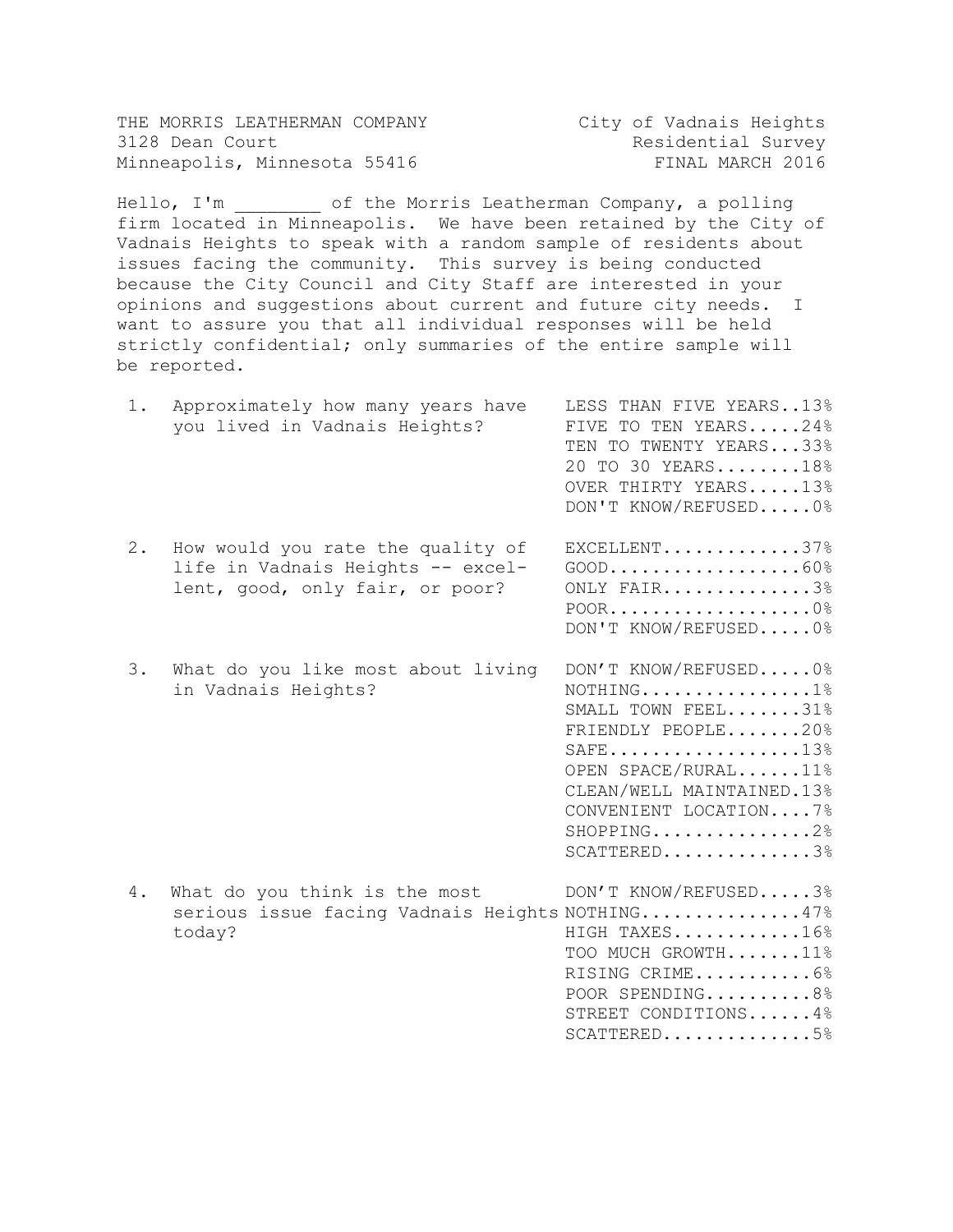| 5.  | How would you rate the strength of<br>community identity and the sense<br>of neighborliness in Vadnais<br>Heights -- excellent, good, only<br>fair or poor?                                                                 | EXCELLENT28%<br>$GOOD$ 68%<br>ONLY FAIR4%<br>DON'T KNOW/REFUSED0%                                  |
|-----|-----------------------------------------------------------------------------------------------------------------------------------------------------------------------------------------------------------------------------|----------------------------------------------------------------------------------------------------|
| 6.  | All in all, do you think things in<br>Vadnais Heights are generally<br>headed in the right direction, or<br>do you feel things are off on the<br>wrong track?                                                               | RIGHT DIRECTION92%<br>WRONG TRACK8%<br>DON'T KNOW/REFUSED0%                                        |
|     | IF "WRONG TRACK," ASK: (n=30)                                                                                                                                                                                               |                                                                                                    |
|     | 7. Why do you feel that way?                                                                                                                                                                                                | DON'T KNOW/REFUSED0%<br>HIGH TAXES23%<br>TOO MUCH GROWTH33%<br>POOR SPENDING33%<br>RISING CRIME10% |
|     | On another topic                                                                                                                                                                                                            |                                                                                                    |
| 8.  | Do you feel that Vadnais Heights<br>residents have an adequate oppor-<br>unity for input into the decision<br>making process?                                                                                               | ADEQUATE90%<br>$INADEQUATE$ 8%<br>DON'T KNOW/REFUSED2%                                             |
|     | IF "INADEQUATE, " ASK: (n=33)                                                                                                                                                                                               |                                                                                                    |
|     | Why do you feel that way?<br>9.                                                                                                                                                                                             | DON'T KNOW/REFUSED0%<br>DON'T LISTEN79%<br>NO OPPORTUNITIES18%<br>NOT AWARE3%                      |
|     | I would like to read you a list of characteristics of a community.<br>For each one, please tell me if you think Vadnais Heights<br>currently has too many or too much, too few or too little, or<br>about the right amount. |                                                                                                    |
|     |                                                                                                                                                                                                                             | FEW/<br>DK/<br>MANY<br>ABOUT<br>LITT<br><b>REF</b><br>MUCH<br>RIGHT                                |
| 10. | affordable housing, defined by<br>the Metropolitan Council as a<br>single family home costing less                                                                                                                          |                                                                                                    |
| 11. | than \$177,500?<br>apartments?                                                                                                                                                                                              | $6\%$<br>28%<br>62%<br>4%<br>28%<br>54%<br>15%<br>4%                                               |
| 12. | condominiums and townhomes?                                                                                                                                                                                                 | 3%<br>17%<br>19%<br>61%                                                                            |
| 13. | starter homes for young families?                                                                                                                                                                                           | 3%<br>36%<br>54%<br>$7\%$                                                                          |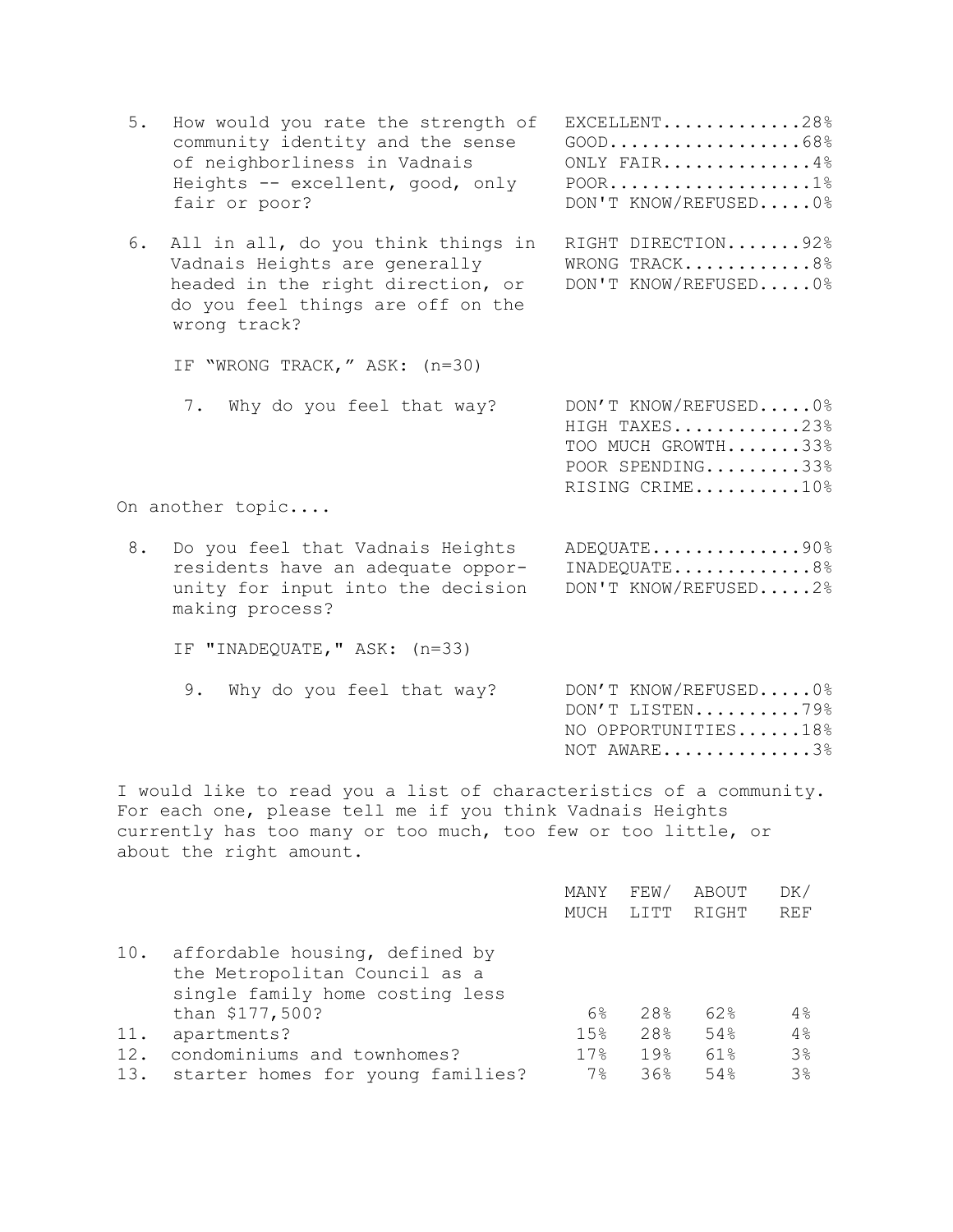|                                        |                                                                                                                                                                                                             | MANY<br>MUCH                                                           | FEW/<br>LITT                                  | ABOUT<br>RIGHT                                                                                    | DK/<br><b>REF</b>                                                                  |
|----------------------------------------|-------------------------------------------------------------------------------------------------------------------------------------------------------------------------------------------------------------|------------------------------------------------------------------------|-----------------------------------------------|---------------------------------------------------------------------------------------------------|------------------------------------------------------------------------------------|
| 14.<br>15.<br>16.<br>17.               | "move up" housing?<br>higher cost housing?<br>Nursing homes?<br>One-level housing for seniors                                                                                                               | 17%<br>24%<br>$7\%$                                                    | 16%<br>18%<br>28%                             | 60%<br>56%<br>54%                                                                                 | 7%<br>3 <sup>°</sup><br>11%                                                        |
| 18.<br>19.<br>20.<br>21.<br>22.<br>23. | maintained by an association?<br>assisted living for seniors?<br>parks and open spaces?<br>trails and bikeways?<br>entertainment opportunities?<br>fine dining restaurants?<br>family sit-down restaurants? | 12%<br>$9\%$<br>10 <sub>8</sub><br>7 <sup>°</sup><br>$7\%$<br>5%<br>5% | 25%<br>23%<br>13%<br>18%<br>36%<br>49%<br>38% | 52%<br>56%<br>77%<br>74%<br>57%<br>46%<br>57%                                                     | 12%<br>12%<br>0 <sup>°</sup><br>$1\%$<br>0 <sup>°</sup><br>$1\%$<br>0 <sup>°</sup> |
| 24.                                    | Do you think the City of Vadnais<br>Heights has enough retail and<br>service establishments?                                                                                                                |                                                                        |                                               | YES95%<br>$NO. 5%$<br>DON'T KNOW/REFUSED1%                                                        |                                                                                    |
|                                        | IF "NO, " ASK: $(n=20)$                                                                                                                                                                                     |                                                                        |                                               |                                                                                                   |                                                                                    |
|                                        | 25.<br>What do you think is missing?                                                                                                                                                                        |                                                                        |                                               |                                                                                                   |                                                                                    |
|                                        | HARDWARE STORE, 5%; GROCERY STORE, 50%;<br>SMALL RETAIL SHOPS, 35%.                                                                                                                                         |                                                                        |                                               | THEATER, 10%;                                                                                     |                                                                                    |
|                                        | As the City of Vadnais Heights continues development and<br>redevelopment                                                                                                                                   |                                                                        |                                               |                                                                                                   |                                                                                    |
| 26.                                    | Do you support or oppose the City<br>providing financial incentives to<br>attract specific types of develop-<br>ment? (WAIT FOR RESPONSE) Do you<br>feel strongly that way?                                 |                                                                        |                                               | STRONGLY SUPPORT10%<br>$SUPPORT$ 63%<br>$OPPOSE$ 16%<br>STRONGLY OPPOSE6%<br>DON'T KNOW/REFUSED6% |                                                                                    |
| 27.                                    | Does development across the<br>city seem well-planned for the<br>future of Vadnais Heights?                                                                                                                 |                                                                        |                                               | YES85%<br>$NO. 5%$<br>SOMETIMES $(VOL.)$ 9%<br>DON'T KNOW/REFUSED2%                               |                                                                                    |

IF "NO," ASK: (n=18)

28. Why do you feel that way?

TOO MANY APARTMENTS, 33%; NOT ENOUGH TRAILS, 22%; TOO MUCH DEVELOPMENT, 45%.

I would like to ask about a specific redevelopment site....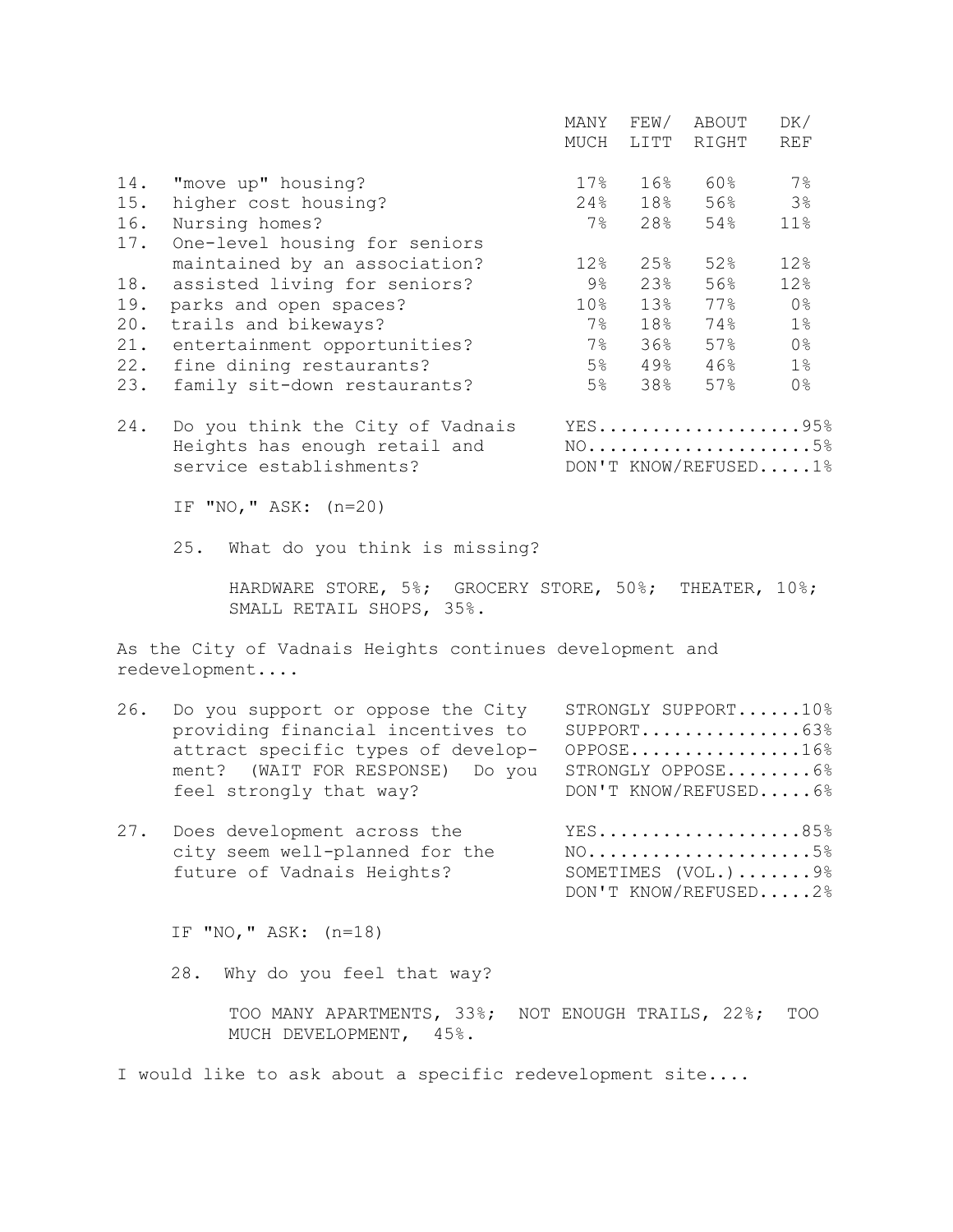The City recently purchased the vacant Garceau Hardware and Vadnais Market sites, located at the intersection of Centerville Road and Edgerton Avenue. For each of the following types of development, please tell me if you would strongly support it, support, oppose or strongly oppose it on this site. (ROTATE)

STS SUP OPP STO DKR

| 29. High-density residential, such as |  |                    |  |
|---------------------------------------|--|--------------------|--|
| townhouses or apartments?             |  | 16% 51% 22% 10% 2% |  |
| 30. Neighborhood commercial and       |  |                    |  |
| Retail shops?                         |  | 34% 44% 16% 6% 1%  |  |
| 31. Senior housing?                   |  | 25% 45% 20% 7% 4%  |  |

32. Are there any other types of development you would like to see on this site? (IF "YES," ASK:) What would that be?

UNSURE, 2%; NO, 87%; AFFORDABLE HOUSING, 2%; RESTAURANT, 3%; GROCERY STORE, 2%; SHOPS, 2%; SCATTERED, 3%.

|            |  | 33. Do you own or rent your present OWN81% |  |
|------------|--|--------------------------------------------|--|
| residence? |  | RENT19%                                    |  |
|            |  | REFUSED0%                                  |  |

IF "OWN," ASK: (n=324)

34. Have you done any remodeling YES...................56% or home improvements in the NO..................44% past five years?  $DON'T KNOW/REFUSED...0%$ 

IF "YES," ASK: (n=183)

35. What remodeling or home improvements have you undertaken?

KITCHEN, 11%; PAINTING, 7%; DECK, 7%; CARPET/FLOORING, 16%; ROOF/SIDING, 21%; WINDOWS, 9%; BATHROOM, 8%; FURNANCE/AIR CONDITIONER, 3%; FINISHED BASEMENT, 5%; LANDSCAPING, 11%; SCATTERED, 2%.

IF "NO" IN QUESTION #34, ASK: (n=142)

36. Why haven't you undertaken any remodeling or home improvements in the past five years?

NO NEED, 91%; NOT ENOUGH MONEY, 5%; NOT ENOUGH TIME, 4%.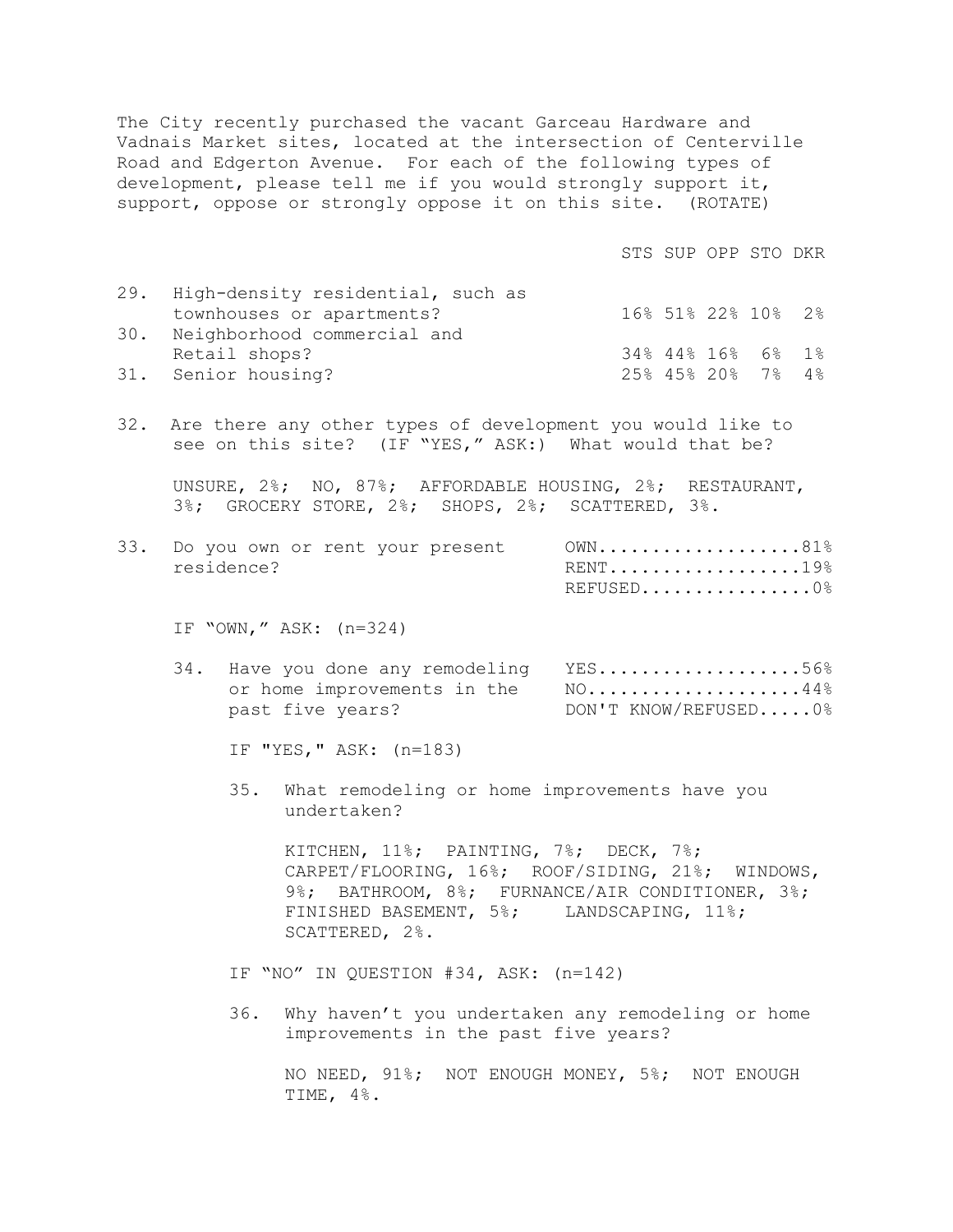If the city had a program with funding available to homeowners for remodeling or home improvements....

37. How interested would you be in VERY INTERESTED.......19% participating in this program SOMEWHAT INTERESTED...53% -- very interested, somewhat NOT TOO INTERESTED....27% interested or not too DON'T KNOW/REFUSED.....1% interested?

Moving on....

As you may know, property taxes are divided between the City of Vadnais Heights and various other units of local government. Thinking about the amount going to the City....

| 38. | For each dollar of property tax<br>you pay, about what percentage do<br>you think goes to city government?                                                                                                                                | LESS THAN 10%9%<br>10-20 PERCENT34%<br>21-30 PERCENT34%<br>$31-40$ PERCENT12%<br>OVER FORTY PERCENT2%<br>DON'T KNOW/REFUSED10% |
|-----|-------------------------------------------------------------------------------------------------------------------------------------------------------------------------------------------------------------------------------------------|--------------------------------------------------------------------------------------------------------------------------------|
| 39. | Do you think the city portion of<br>your property taxes, which funds<br>City services in Vadnais Heights<br>is very high, somewhat high, about<br>average, somewhat low or very low<br>in comparison with nearby suburban<br>communities? | VERY HIGH11%<br>SOMEWHAT HIGH43%<br>ABOUT AVERAGE38%<br>SOMEWHAT LOW2%<br>VERY LOW0%<br>DON'T KNOW/REFUSED6%                   |

I would like to read you a list of a few city services. For each one, please tell me whether you would rate the quality of the service as excellent, good, only fair, or poor? (ROTATE)

|     |                              | EXCL   | GOOD | FAIR            | <b>POOR</b>    | DK/R           |
|-----|------------------------------|--------|------|-----------------|----------------|----------------|
| 40. | Police protection?           | 49%    | 45%  | 5%              | $1\%$          | 0 <sup>°</sup> |
| 41. | Fire protection?             | 57%    | 38%  | 3%              | 3%             | 0 <sup>°</sup> |
| 42. | Emergency medical or         |        |      |                 |                |                |
|     | ambulance service?           | 57%    | 36%  | 1%              | 0 <sup>°</sup> | $6\%$          |
| 43. | City code enforcement?       | 28%    | 53%  | 11 <sup>°</sup> | 0 <sup>°</sup> | $9\%$          |
| 44. | Recycling and trash pick-up? | 42%    | 49%  | 8 <sup>°</sup>  | $1\%$          | $1\%$          |
| 45. | Storm drainage and flood     |        |      |                 |                |                |
|     | control?                     | 24%    | 68%  | 6%              | 0 <sup>°</sup> | 2%             |
| 46. | Park maintenance?            | 52%    | 42%  | 6%              | 0 <sup>°</sup> | 0 <sup>°</sup> |
| 47. | Trail maintenance?           | 51%    | 44%  | 4%              | 0 <sup>°</sup> | 2 <sup>°</sup> |
| 48. | Animal control?              | 32%    | 52%  | 12.8            | 2.8            | 2.8            |
| 49. | Building inspections?        | $29$ % | 52%  | $7\%$           | 0 <sup>°</sup> | 13%            |
| 50. | City drinking water?         | 28%    | 57%  | 13%             | 3 <sup>°</sup> | 0 <sup>°</sup> |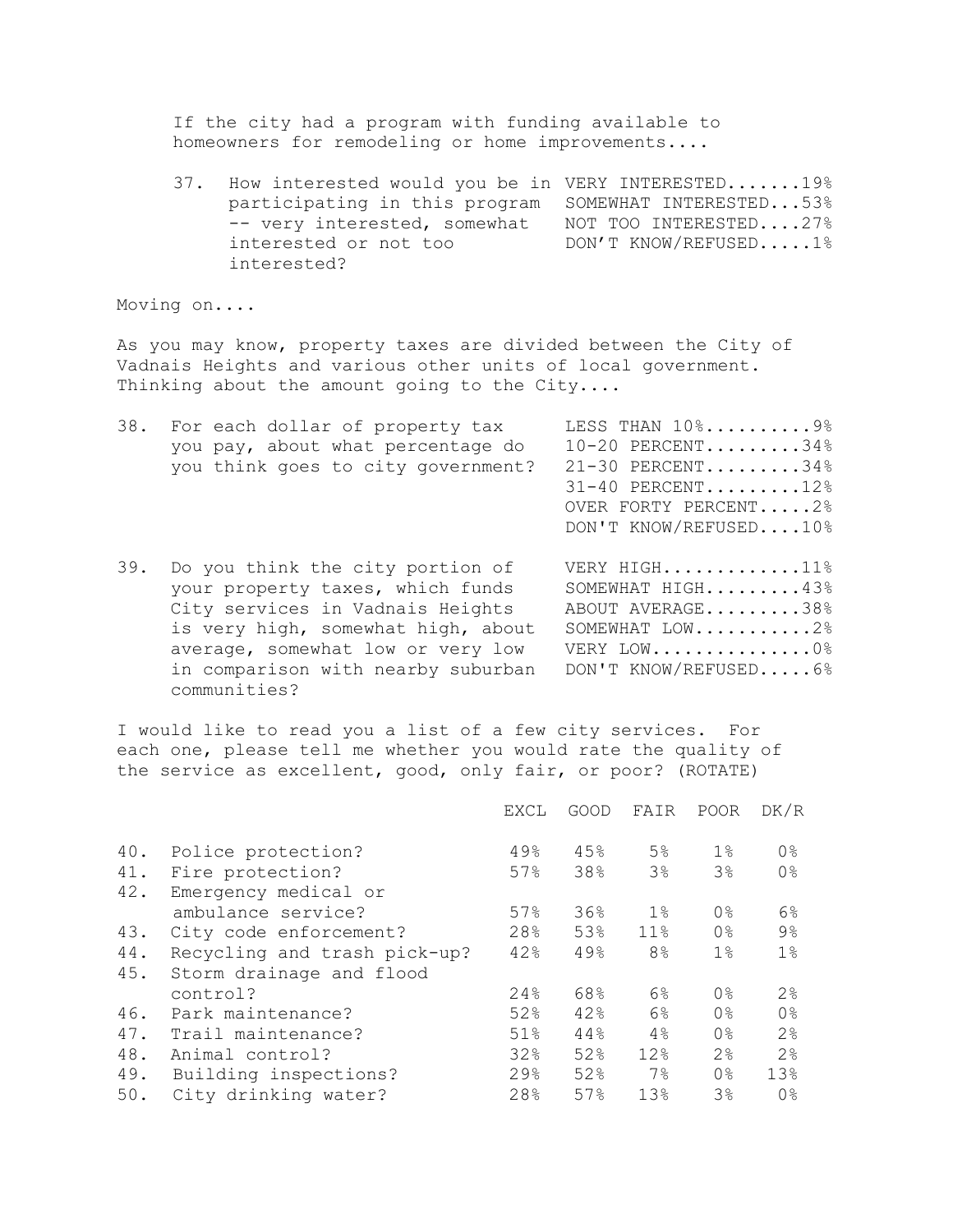Roadways in the City of Vadnais Heights consist of both city and county streets and state highways. The county maintains McMenemy Road, County Roads E and F, Koehler Road, Centerville Road, Edgerton Avenue, and Labore Road while the state maintains I-35E, I-694 and Highway 61. Now, for the next three city services, please consider only city-maintained street and roads. How would you rate....

|                                   |       |              |         | EXCL GOOD FAIR POOR DK/R |     |
|-----------------------------------|-------|--------------|---------|--------------------------|-----|
| 51. City street repair and        |       |              |         |                          |     |
| maintenance?                      | 20%   |              | 57% 20% | $3\%$                    | ∩ % |
| 52. Snow plowing and ice control? | 36% a | 56%          | 8%      | ∩ %                      | ∩%  |
| 53. Street lighting?              | 26%   | <u> ମେ</u> କ | 9% ୍    | 1%                       | ∩%  |

54. When you consider the property EXCELLENT..............10% taxes you pay and the quality of GOOD.....................85% city services you receive, would ONLY FAIR...............5% you rate the general value of city POOR.......................0% services as excellent, good, only DON'T KNOW/REFUSED...... 0% fair, or poor?

For your information, the City of Vadnais Heights receives twentyone percent of your total property taxes.

Changing topics....

There have been discussions at the State Legislature and the Met Council about augmenting the water level of White Bear Lake by pumping water from Vadnais Lake. The current estimates for this project are between \$30 and \$100 million. At this point, it has not been determined how or who will be paying for the project.

|     | 55. Prior to this survey, were you<br>aware of the discussion to augment<br>White Bear Lake with Vadnais Lake<br>water? | $YES$ 73%<br>$NO. 26%$<br>DON'T KNOW/REFUSED1%                                                 |
|-----|-------------------------------------------------------------------------------------------------------------------------|------------------------------------------------------------------------------------------------|
| 56. | Would you favor or oppose this<br>project? (WAIT FOR RESPONSE)<br>Do<br>you feel strongly that way?                     | STRONGLY FAVOR4%<br>$FAVOR$ 17%<br>$OPPOSE$ 41%<br>STRONGLY OPPOSE17%<br>DON'T KNOW/REFUSED21% |

IF A RESPONSE IS GIVEN, ASK: (n=316)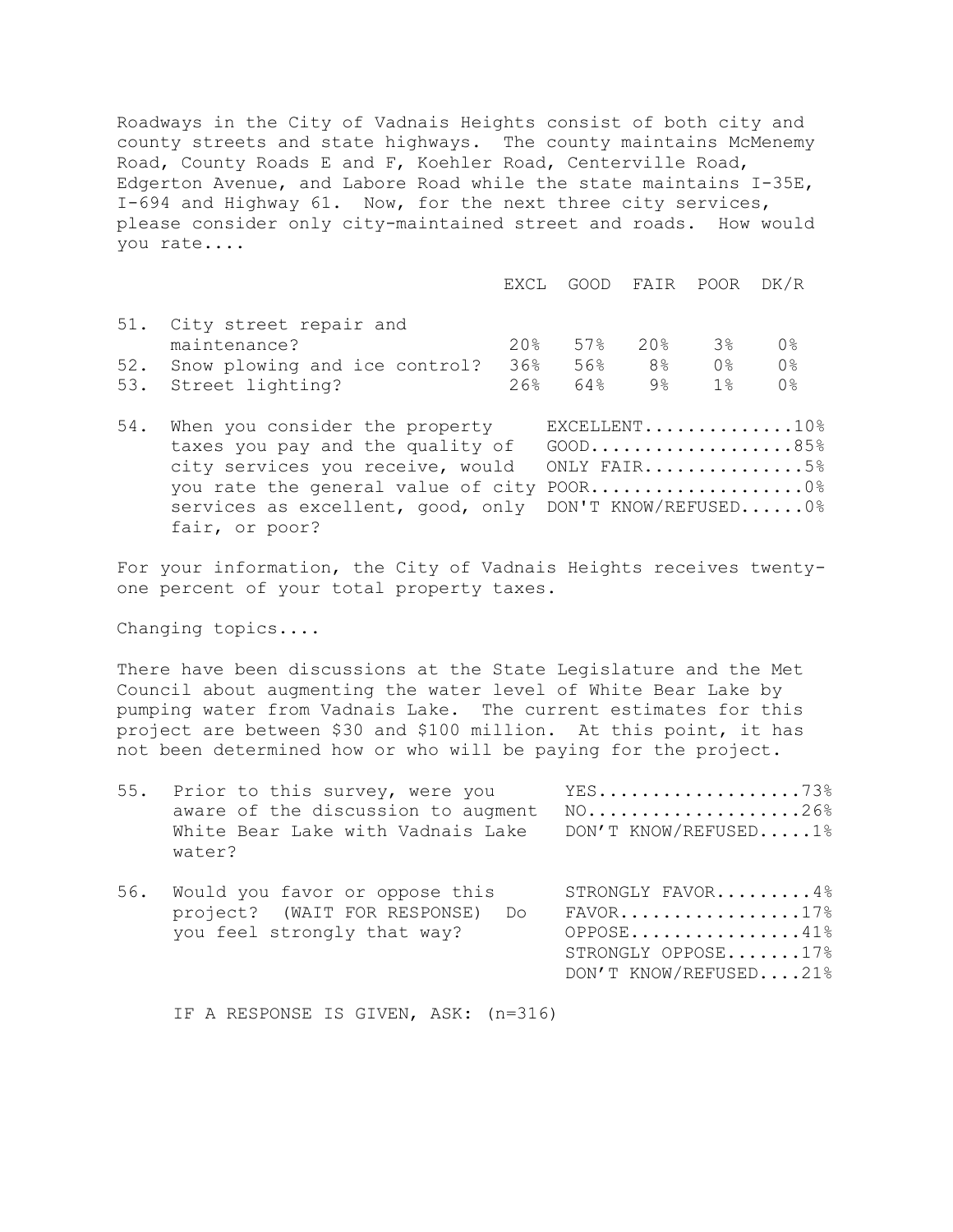57. Could you tell me one or two reasons for your decision?

UNSURE, 4%; HIGH COST, 12%; NOT VADNAIS HEIGHT'S PROBLEM, 10%; NEEDED, 8%; WON'T SUPPORT A PROPERTY TAX INCREASE, 14%; DON'T KNOW WHO IS PAYING, 16%; LAKES ARE IMPORTANT, 17%; WILL HURT VADNAIS LAKE, 9%; NO GUARANTEE IT WILL SOLVE THE PROBLEM, 8%; SCATTERED, 2%.

Moving on....

As cities across the metro area continue to age, street repair projects have become a challenge to keep up with because the costs can vary from year to year. Each street's condition wears differently depending on the amount of traffic, type of traffic, or the ground the road is built on. The City is considering a more proactive approach for its street repair projects.

| 58. | How much would you be willing to    | NOTHING40%           |
|-----|-------------------------------------|----------------------|
|     | see your property taxes increase to | $$4.00$ 25%          |
|     | fund a more proactive approach for  | $$8.00$ 19%          |
|     | street repair projects? Let's       | $$12.00$ 7%          |
|     | say, would you be willing to see    | \$16.0018            |
|     | your monthly property taxes in-     | \$20.0018            |
|     | crease by \$ ? (CHOOSE RANDOM       | $$24.00$ 0%          |
|     | STARTING POINT; MOVE UP OR DOWN     | OVER \$24.000%       |
|     | DEPENDING ON RESPONSE) How about    | DON'T KNOW/REFUSED7% |
|     | \$ per month?                       |                      |

Thinking about your neighborhood for a moment....

| 59. How would you rate the overall             | $EXCELLENT$ 35%      |
|------------------------------------------------|----------------------|
| qeneral appearance of your nei-                | GOOD63%              |
| qhborhood -- excellent, good, only ONLY FAIR2% |                      |
| fair, or poor?                                 | $POOR$ 0%            |
|                                                | DON'T KNOW/REFUSED0% |

IF "ONLY FAIR" OR "POOR," ASK: (n=7)

60. Why do you feel that way?

MESSY YARDS, 57%; JUNK CARS, 43%.

61. Do you feel the City is too tough, TOO TOUGH..............1% about right, or not tough enough ABOUT RIGHT...........95% in enforcing the City Code on such NOT TOUGH ENOUGH....... 4% nuisances as animal control, gar- DON'T KNOW/REFUSED.....1% bage disposal, junk cars, messy yards, and noise?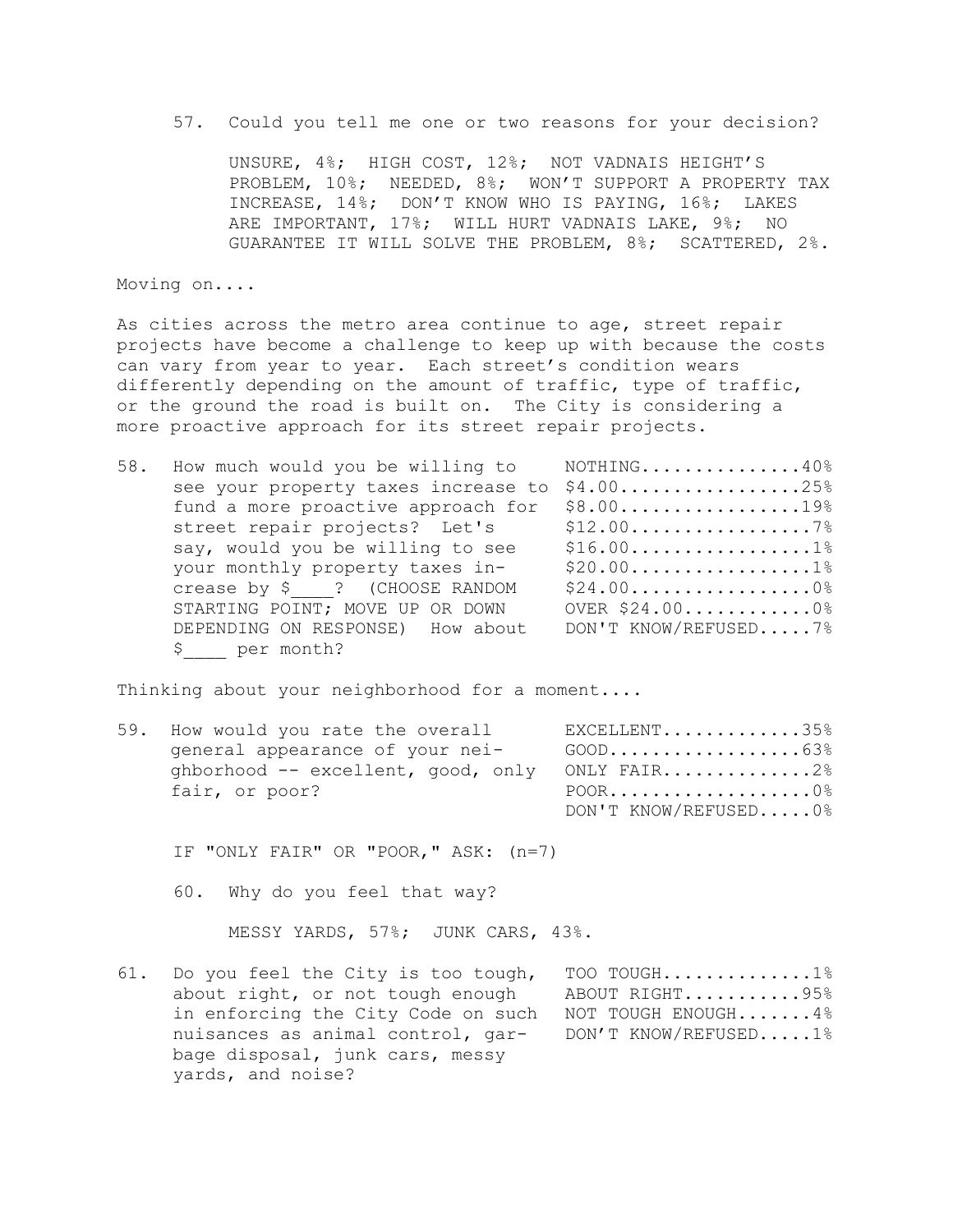IF "TOO TOUGH" OR "NOT TOUGH ENOUGH," ASK: (n=18) 62. Could you tell me one or two reasons why you feel that way? LOOSE DOGS, 33%; WILDLIFE (TURKEY/COYOTES/DEER), 22%; MESSY YARDS, 33%; JUNK CARS, 11%. Moving on.... 63. Do you feel safe in Vadnais Heights? YES...................97% NO.....................3% DON'T KNOW/REFUSED.....0% 64. Is your household a member of a YES...................12% Neighborhood Watch Group? (IF NO/YES...............19% "NO," ASK:) Would you be inter- NO/NO.................61% ested in joining a Neighborhood NO/UNSURE................9% Watch Group? DON'T KNOW/REFUSED..... 0% 65. Have you or members of your house- YES....................51% hold participated in Night to  $N0$ ...................48% Unite? DON'T KNOW/REFUSED.....1% 66. How would you rate the amount of TOO MUCH...............3% police patrolling and traffic en- ABOUT RIGHT AMOUNT....93% forcement in your neighborhood -- NOT ENOUGH.............5% too much, about the right amount, DON'T KNOW/REFUSED.....0%

- or not enough?
- I would like to read you a short list of public safety concerns.
- 67. Please tell me which one you consider to be the greatest concern in Vadnais Heights? If you feel that none of these problems are serious in Vadnais Heights, just say so. (ROTATE AND READ LIST)

| VIOLENT CRIME4%                      |
|--------------------------------------|
| TRAFFIC SPEEDING28%                  |
|                                      |
| YOUTH CRIMES AND VANDALISM18%        |
| BUSINESS CRIMES, SUCH AS SHOPLIFTING |
| AND CHECK FRAUD8%                    |
| RESIDENTIAL CRIMES, SUCH AS BURGLARY |
| AND THEFT4%                          |
| IDENTITY THEFT2%                     |
| ALL EQUALLY3%                        |
| NONE OF THE ABOVE23%                 |
| DON'T KNOW/REFUSED3%                 |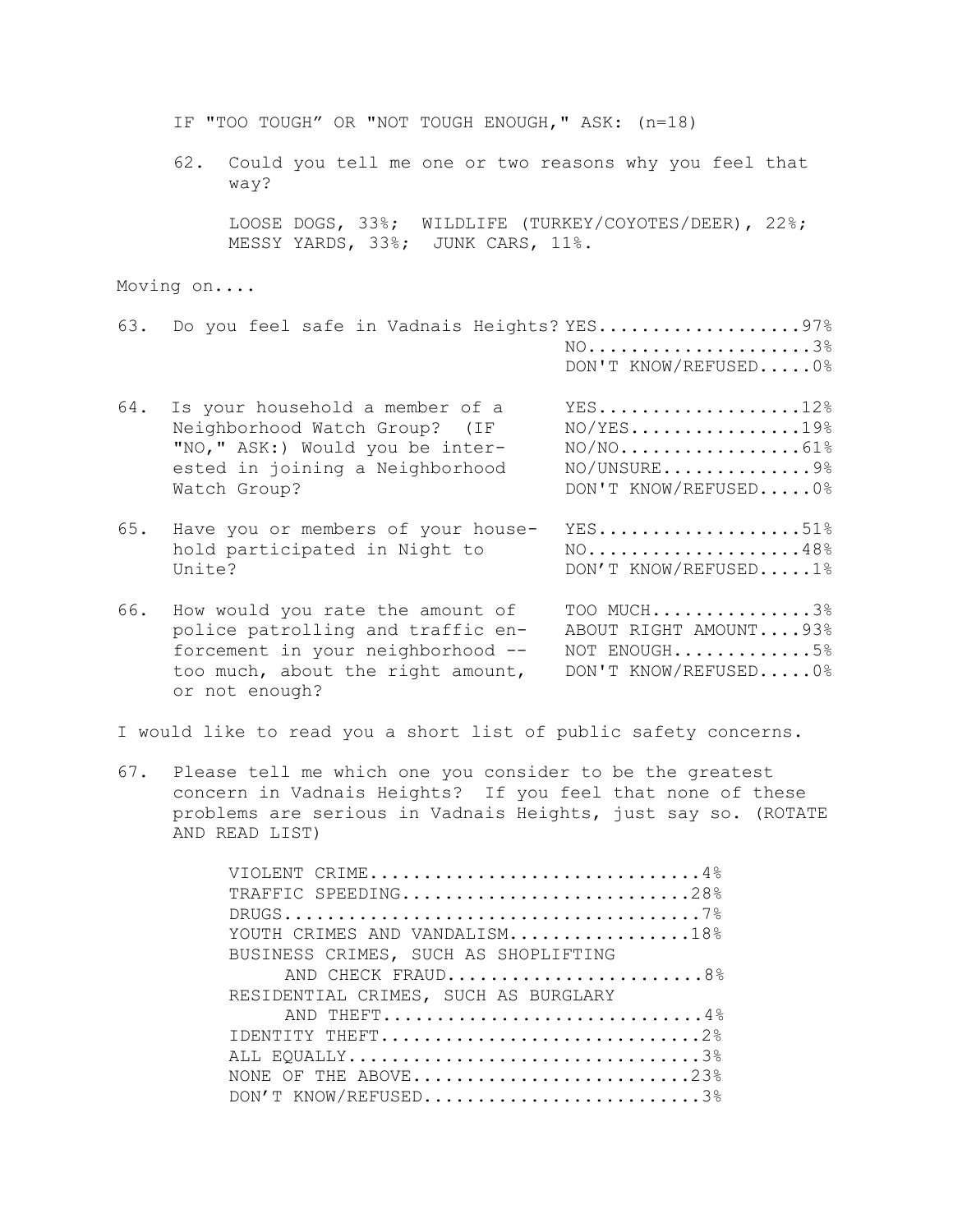Moving on.....

I would like to read you a short list of the current park and recreational facilities offered by the City of Vadnais Heights. For each one, please tell me if you or members of this household have visited that facility during the past year. Then, for each one you or members of your household have visited, please rate it as excellent, good, only fair or poor. If you have no opinion, just say so....

|     |                            | NOT | EXC    | GOO  | FAI            | POO            | DKR            |
|-----|----------------------------|-----|--------|------|----------------|----------------|----------------|
| 68. | Baseball/Softball fields?  | 42% | 25%    | 34%  | 0%             | 0 <sup>°</sup> | 0 <sup>°</sup> |
|     |                            |     |        | 29.8 |                |                |                |
| 69. | Outdoor basketball courts? | 46% | 25%    |      | $1\%$          | 0 <sup>°</sup> | 0 <sup>°</sup> |
| 70. | Soccer fields?             | 56% | 19%    | 22%  | 3%             | 0 <sup>°</sup> | 0 <sup>°</sup> |
| 71. | Picnic areas?              | 27% | 37%    | 34%  | $3\,$          | 0%             | 0 <sup>°</sup> |
| 72. | Playground equipment?      | 38% | 26%    | 33%  | 4%             | 0 <sup>°</sup> | 0 <sup>°</sup> |
| 73. | Park shelter buildings and |     |        |      |                |                |                |
|     | restrooms?                 | 25% | 27%    | 45%  | $3\%$          | 0 <sup>°</sup> | 0 <sup>°</sup> |
| 74. | Tennis courts?             | 65% | 15%    | 18%  | 3 <sup>°</sup> | 0 <sup>°</sup> | 0 <sup>°</sup> |
| 75. | Outdoor ice skating rinks  |     |        |      |                |                |                |
|     | and warming houses?        | 62% | 14%    | 22%  | 3 <sup>°</sup> | 0 <sup>°</sup> | 0 <sup>°</sup> |
| 76. | Nature areas and trails    |     |        |      |                |                |                |
|     | within parks?              | 26% | 46%    | 27%  | $2\frac{6}{6}$ | 0 <sup>°</sup> | 0 <sup>°</sup> |
| 77. | Pickleball courts?         | 70% | $14\%$ | 14%  | 1%             | 0 <sup>°</sup> | $1\%$          |
| 78. | Trails?                    | 26% | 32%    | 41%  | 2 <sup>°</sup> | 0 <sup>°</sup> | 0 <sup>°</sup> |

IF RESPONDENT USES TRAILS, ASK: (n=296)

| 79. Do you use trails primarily | RECREATIONAL63%        |
|---------------------------------|------------------------|
| for recreational purposes or    | SPECIFIC DESTINATION6% |
| to go to a specific destin-     | BOTH $(VOL.)$ 32%      |
| ation?                          | DON'T KNOW/REFUSED0%   |
|                                 |                        |

- 80. If trails and sidewalks in your VERY LIKELY...........14% neighborhood were connected, would SOMEWHAT LIKELY.......57% you be much more likely, somewhat NOT ANY MORE LIKELY...29% more likely or not any more likely DON'T KNOW/REFUSED.....0% to walk or bicycle to where you needed to go?
- 81. Would you support or oppose the STRONGLY SUPPORT......12% use of tax dollars towards the SUPPORT................60% expansion and connection of trails OPPOSE................20% and sidewalks in the city? (WAIT STRONGLY OPPOSE........8% FOR RESPONSE) Do you feel strong- DON'T KNOW/REFUSED.....1% ly that way?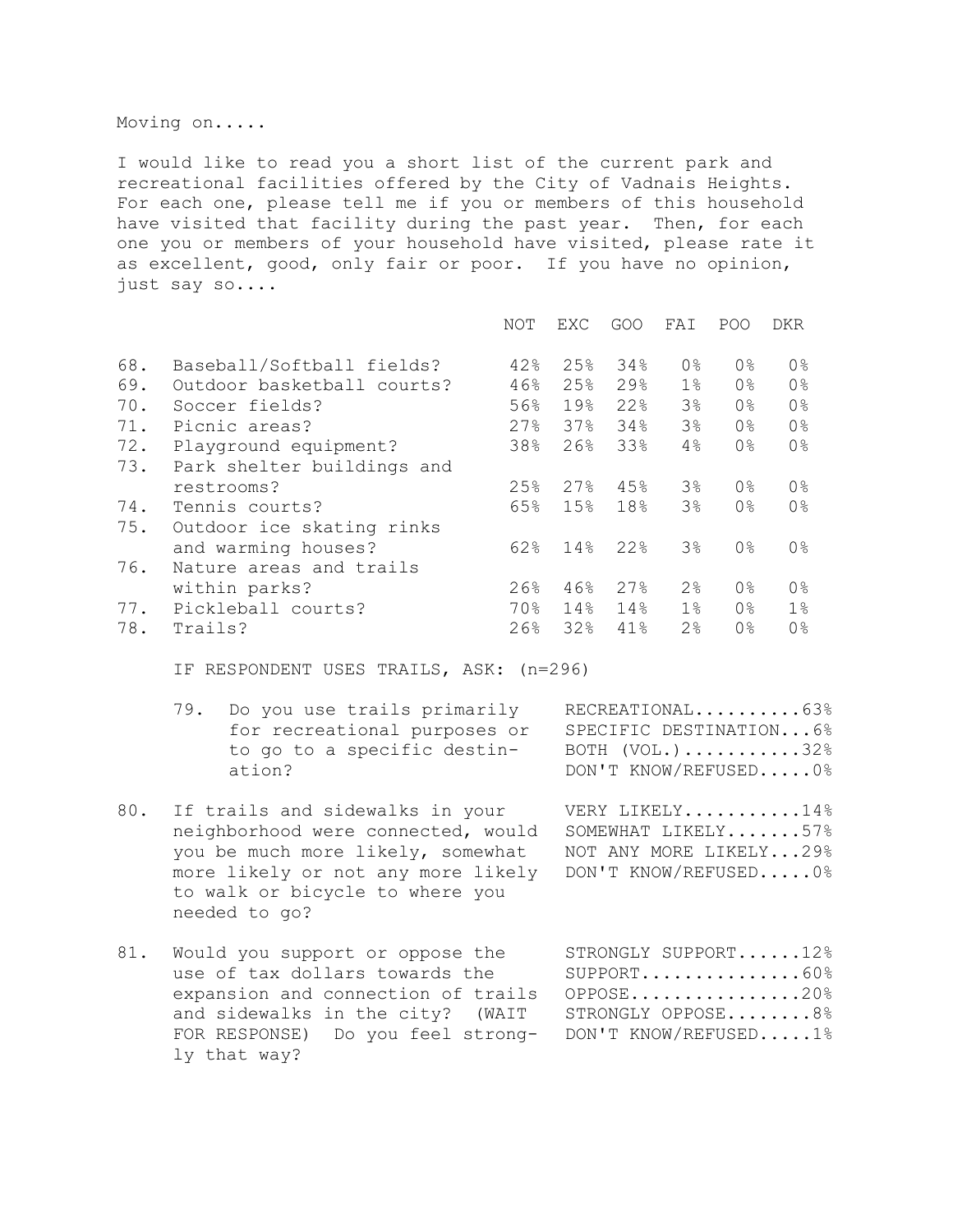- 82. How much would you be willing to see NOTHING...............39% your property taxes increase to  $$2.00$ .................26% fund the expansion and connection \$4.00.................18% of trails and sidewalks? Let's  $$6.00..................8$ say, would you be willing to see \$8.00..................4% your monthly property taxes in-<br>\$10.00...................2% crease by \$\_\_\_\_? (CHOOSE RANDOM \$12.00.................0% STARTING POINT; MOVE UP OR DOWN OVER \$12.00............1% DEPENDING ON RESPONSE) How about DON'T KNOW/REFUSED.....2% \$\_\_\_\_ per month?
- 83. Have you or members of your house- YES.....................66% hold visited the Vadnais Lake/ NO...................34% Sucker Lake Regional Park? DON'T KNOW/REFUSED..... 0%

IF "YES," ASK: (n=265)

Which of the following activities did you or household members engage in the Regional Park?

|                   |                                               | YES                             | NΟ                | DKR                                                |
|-------------------|-----------------------------------------------|---------------------------------|-------------------|----------------------------------------------------|
| 84.<br>85.<br>86. | Walking?<br>Running or jogging?<br>Bicycling? | 82%<br>45%<br>$29$ <sup>2</sup> | 18%<br>55%<br>71% | 0 <sup>°</sup><br>0 <sup>°</sup><br>0 <sup>°</sup> |
| 87.               | Cross country skiing?                         | 6%                              | 94%               | 0 <sup>°</sup>                                     |
| 88.               | Picnicking?                                   | 45%                             | 55%               | 0 <sup>°</sup>                                     |
| 89.               | Fishing?                                      | 59%                             | 41%               | 0%                                                 |
|                   |                                               |                                 |                   |                                                    |

90. Have you or members in your house- YES...................17% hold used any city recreation MO.....................83% programs? DON'T KNOW/REFUSED.....0%

IF "YES," ASK: (n=69)

91. What programs did you use?

UNSURE, 1%; YOUTH SPORTS, 58%; ADULT SPORTS, 19%; FITNESS, 7%; HOBBY CLASSES, 7%; SUMMER CAMP, 7%.

92. Were you satisfied or dis-<br>
SATISFIED..............97% satisfied with the DISSATISFIED...........3% program(s)? DON'T KNOW/REFUSED.....0%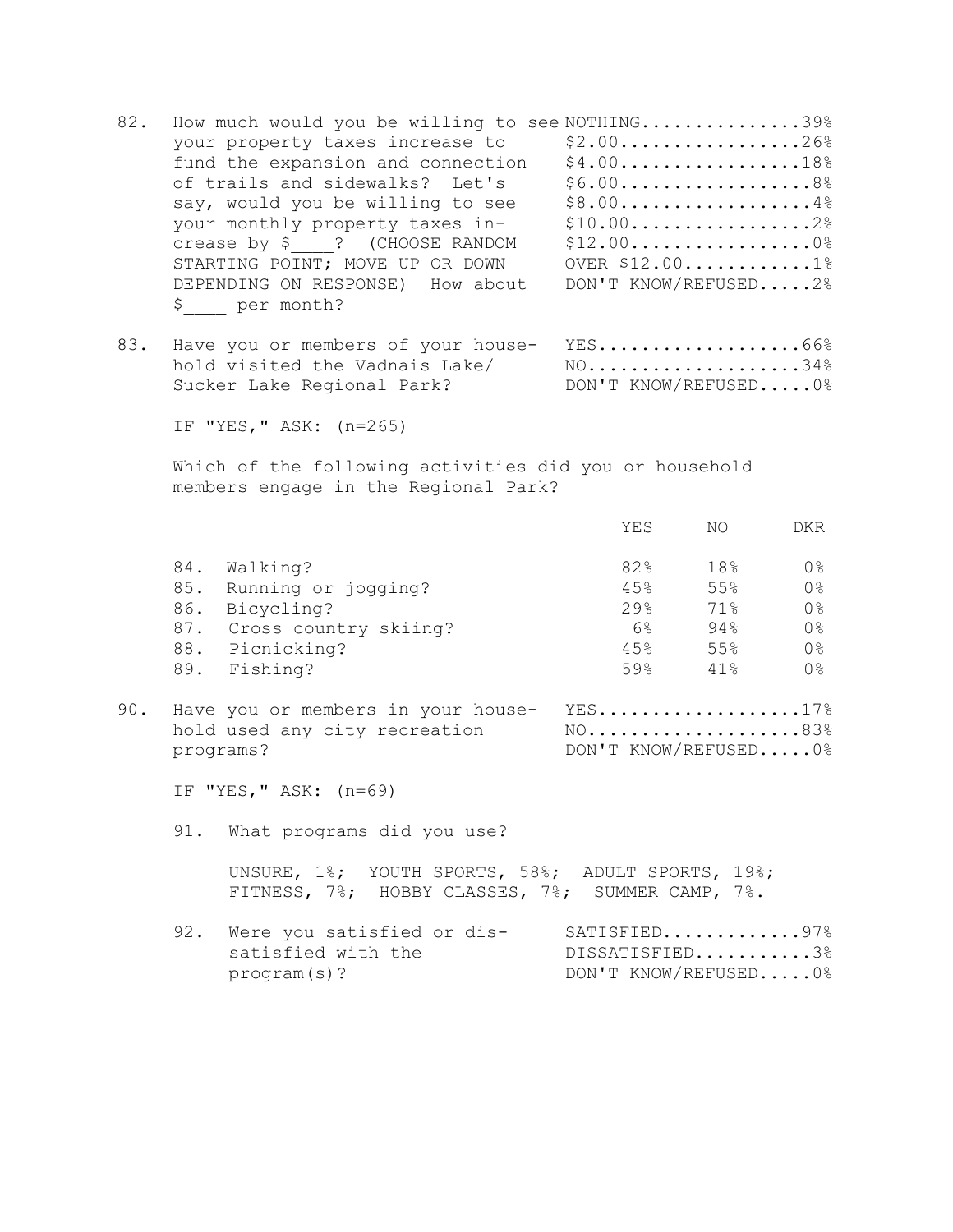93. Are there any other recreational programs you would like to see offered by the City of Vadnais Heights? (IF "YES," ASK:) What are they?

UNSURE, 1%; NO, 96%; SCATTERED (ADULT SPORTS LEAGUES, BOAT ACCESS ON TWIN LAKE, WOMENS SPORTS), 3%.

I would like to read you a list of improvements and expansions that could be made in the Vadnais Heights Park and Recreation System. Each improvement or expansion would require raising additional funds through either taxes or user fees. Keeping in mind these financial implications, for each one, please tell me if you would strongly support it, somewhat support, somewhat oppose, or strongly oppose it....

|            |                                                                                                                                                                           | STS | SMS         | SMO     | STO             | DKR                                                                                               |
|------------|---------------------------------------------------------------------------------------------------------------------------------------------------------------------------|-----|-------------|---------|-----------------|---------------------------------------------------------------------------------------------------|
| 94.        | Expansion of trails and sidewalks?                                                                                                                                        | 24% | 50%         | 14%     | 11 <sup>°</sup> | 1%                                                                                                |
| 95.        | Upgrading of playground equipment?                                                                                                                                        | 24% | $40\%$      | 24%     | 11%             | 2%                                                                                                |
| 96.<br>97. | Upgrading athletic fields?<br>Expanding the number of athletic                                                                                                            | 24% | 33%         | 32%     | 11%             | $1\%$                                                                                             |
| 98.        | fields in the community?<br>General park improvements, such as                                                                                                            | 18% | 35%         | 29%     | 17%             | 2%                                                                                                |
| 99.        | picnic shelters and landscaping?<br>Development of a skate park for<br>skateboarding, BMX biking, and                                                                     | 25% | 46%         | 18%     | 11%             | 1 <sup>°</sup>                                                                                    |
|            | rollerblading?                                                                                                                                                            | 21% |             | 27% 30% | 19%             | 4%                                                                                                |
|            | 100. Build a children's splash pad?                                                                                                                                       |     | 30% 37% 20% |         | 10%             | 3%                                                                                                |
|            | Moving on                                                                                                                                                                 |     |             |         |                 |                                                                                                   |
|            | 101. Other than voting, do you feel<br>that if you wanted to, you could<br>have a say about the way the City<br>of Vadnais Heights runs things?                           |     |             |         |                 | $YES$ 77%<br>$NO$ 19%<br>DON'T KNOW/REFUSED4%                                                     |
|            | 102. How much do you feel you know<br>about the work of the Mayor and<br>City Council -- a great deal, a<br>fair amount, very little, or none<br>at all?                  |     |             |         |                 | A GREAT DEAL8%<br>A FAIR AMOUNT59%<br>VERY LITTLE22%<br>NONE AT ALL11%<br>DON'T KNOW/REFUSED0%    |
|            | 103. From what you know, do you approve<br>or disapprove of the job the Mayor<br>and City Council are doing? (WAIT<br>FOR RESPONSE) And do you feel<br>strongly that way? |     |             |         |                 | STRONGLY APPROVE7%<br>APPROVE79%<br>DISAPPROVE7%<br>STRONGLY DISAPPROVE3%<br>DON'T KNOW/REFUSED5% |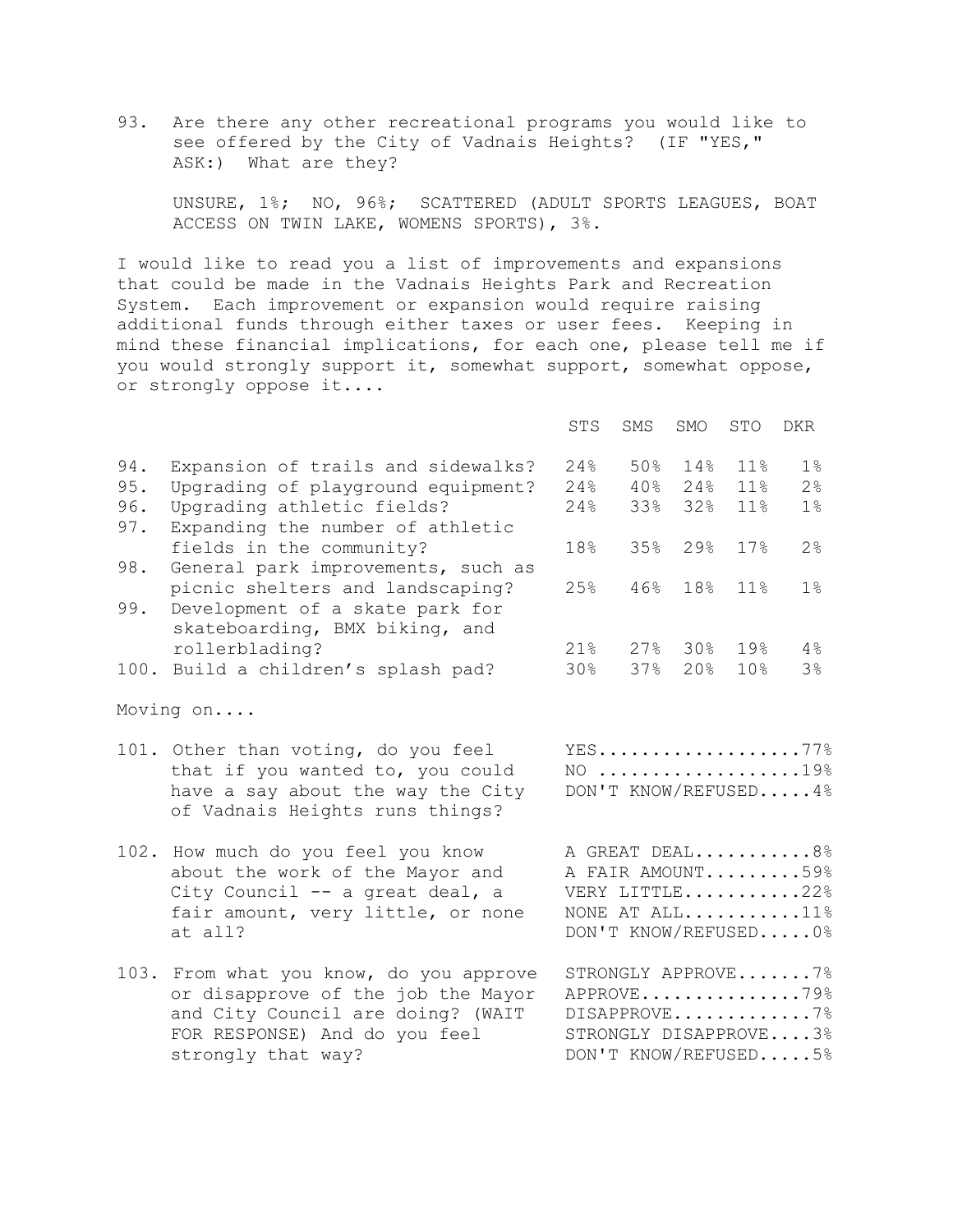- 104. How much first hand contact have QUITE A LOT............4% you had with the Vadnais Heights SOME..................54% City staff -- quite a lot, some, VERY LITTLE...........30% very little, or none? NONE....................12% DON'T KNOW/REFUSED.....1%
- 105. From what you have experienced, EXCELLENT.............14% how would you rate the job per- GOOD..................77% formance of the Vadnais Heights ONLY FAIR..............5% City staff -- excellent, good, POOR....................1% only fair, or poor? DON'T KNOW/REFUSED.....3%
- 106. During the past year, have you IN-PERSON.............11% visited or contacted Vadnais Heights TELEPHONE.............19% City Hall in person, or on the NO...........................70% telephone? DON'T KNOW/REFUSED.....0%

IF "IN-PERSON" OR "TELEPHONE," ASK: (n=121)

 107. On your last contact with the SHERIFF'S OFFICE.......4% City, which Department did FIRE DEPARTMENT........3% you contact - Ramsey County PUBLIC WORKS...........8% Sheriff's Office, Fire Depart- PARK AND RECREATION...14% ment Public Works, Parks and BUILDING INSPECTIONS...7% Recreation, Building Inspec- PLANNING..............4% tions, Planning, Finance De- ADMINISTRATION.........6% partment, General Information, FINANCE DEPARTMENT.....6% Licenses and Permits or GENERAL INFORMATION...14% Utility Billing? LICENSE PERMITS.......16% UTILITY BILLING.......17% DON'T KNOW/REFUSED.....1%

 Thinking about your last contact with the City, for each of the following characteristics, please rate the service as excellent, good, only fair, or poor....

|  |                                                                                            |     | EXC GOO FAI POO  |                    |                | DKR                                            |
|--|--------------------------------------------------------------------------------------------|-----|------------------|--------------------|----------------|------------------------------------------------|
|  | 108. Waiting time for a staff<br>member to assist you?<br>109. Courtesy of the City Staff? | 36% | $49\%$ $44\%$    | 58% 4% 2%<br>$7\%$ | 0 <sup>8</sup> | 0 <sup>8</sup><br>0 <sup>°</sup>               |
|  | 110. Ease of obtaining the service<br>you needed?                                          |     | $39\%$ 53% 5% 3% |                    |                | 1%                                             |
|  | 111. Have you accessed any services pro-<br>vided by the City on-line?                     |     |                  |                    |                | $YES$ 48%<br>$NO.$ 52%<br>DON'T KNOW/REFUSED0% |

IF "YES," ASK: (n=190)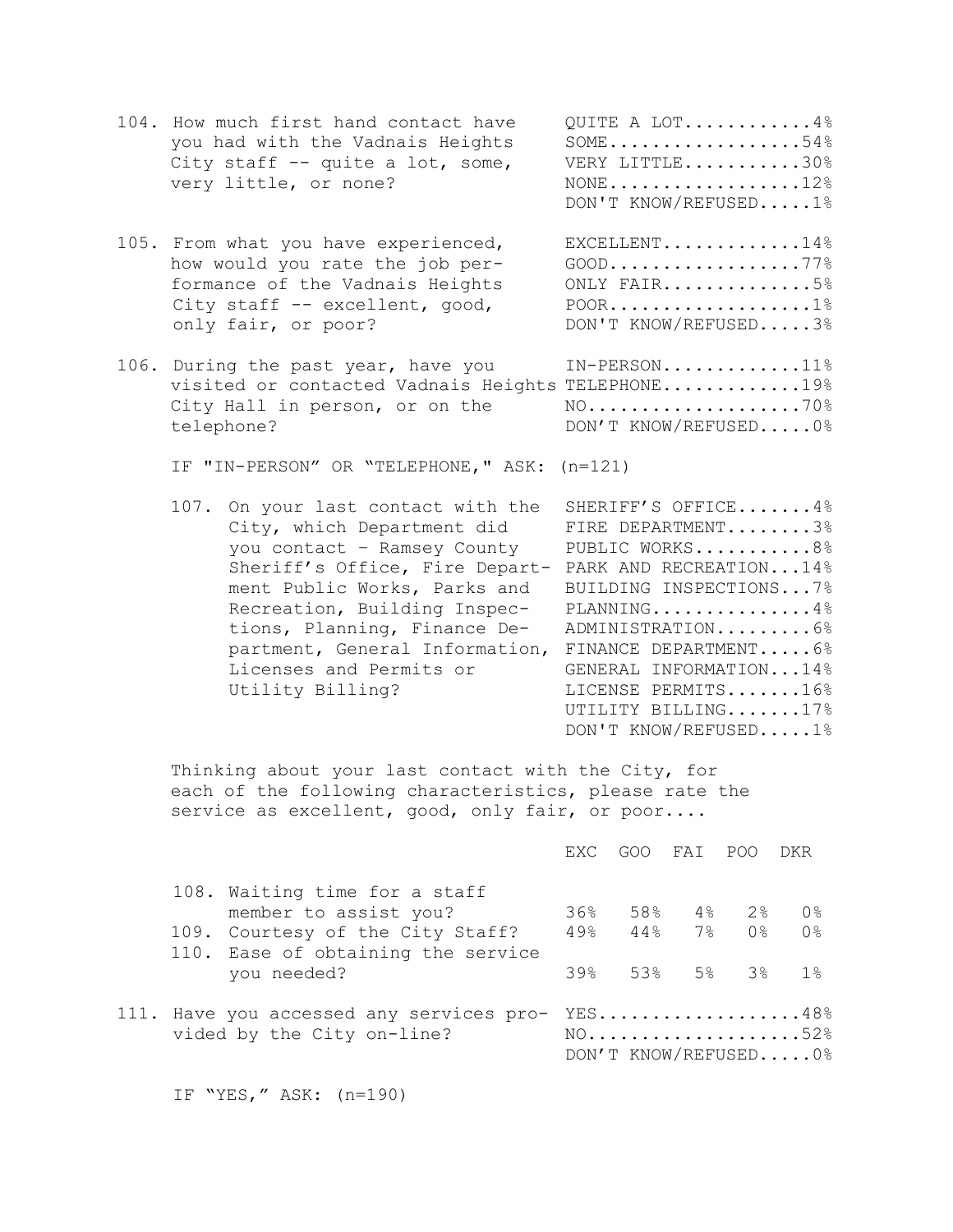| 112. How would you rate your ex- | $EXCELLENT$ 22%      |  |
|----------------------------------|----------------------|--|
| perience - excellent, good,      | GOOD74%              |  |
| only fair or poor?               | ONLY FAIR4%          |  |
|                                  | $POOR$ 0             |  |
|                                  | DON'T KNOW/REFUSED0% |  |

113. Are there any other additional services you would like to see offered on-line by the city?

UNSURE, 3%; NO, 96%; SCATTERED, 1%.

IF "NO," ASK: (n=209)

114. Why haven't you accessed any city services on-line?

UNSURE, 2%; NO NEED, 45%; NO TIME, 2%; NOT AWARE, 9%; NO INTERNET/COMPUTER, 28%; DON'T TRUST INTERNET, 4%; NEVER THOUGHT ABOUT IT, 10%.

The City's current business hours are from 8 am to 4:30 pm Monday through Friday.

115. Has there ever been a time when you NO.....................90% wanted to do business at Vadnais YES/BEFORE 8 AM........3% Heights City Hall during the work YES/AFTER 4:30 PM......6% week and were unable? (IF "YES," YES/BOTH...............2% ASK:) What that before 8 am or DON'T KNOW/REFUSED.....0% after 4:30 pm?

Changing topics....

116. Do you or members of your household regularly use public transit? (IF "YES," ASK:) What do you use?

NO, 91%; METRO TRANSIT BUS, 9%.

IF "NO," ASK: (n=365)

- 117. How likely would you be to VERY LIKELY............1% use public transit if there SOMEWHAT LIKELY.......13% were more public transit NOT TOO LIKELY........21% options available in Vadnais NOT AT ALL LIKELY.....64% Heights -- very likely, some- DON'T KNOW/REFUSED.....1% what likely, not too likely, or not at all likely?
- 118. Do you use the Metro Transit Park YES...................22% and Ride located in front of the NO.....................78% Walmart parking lot? DON'T KNOW/REFUSED..... 0%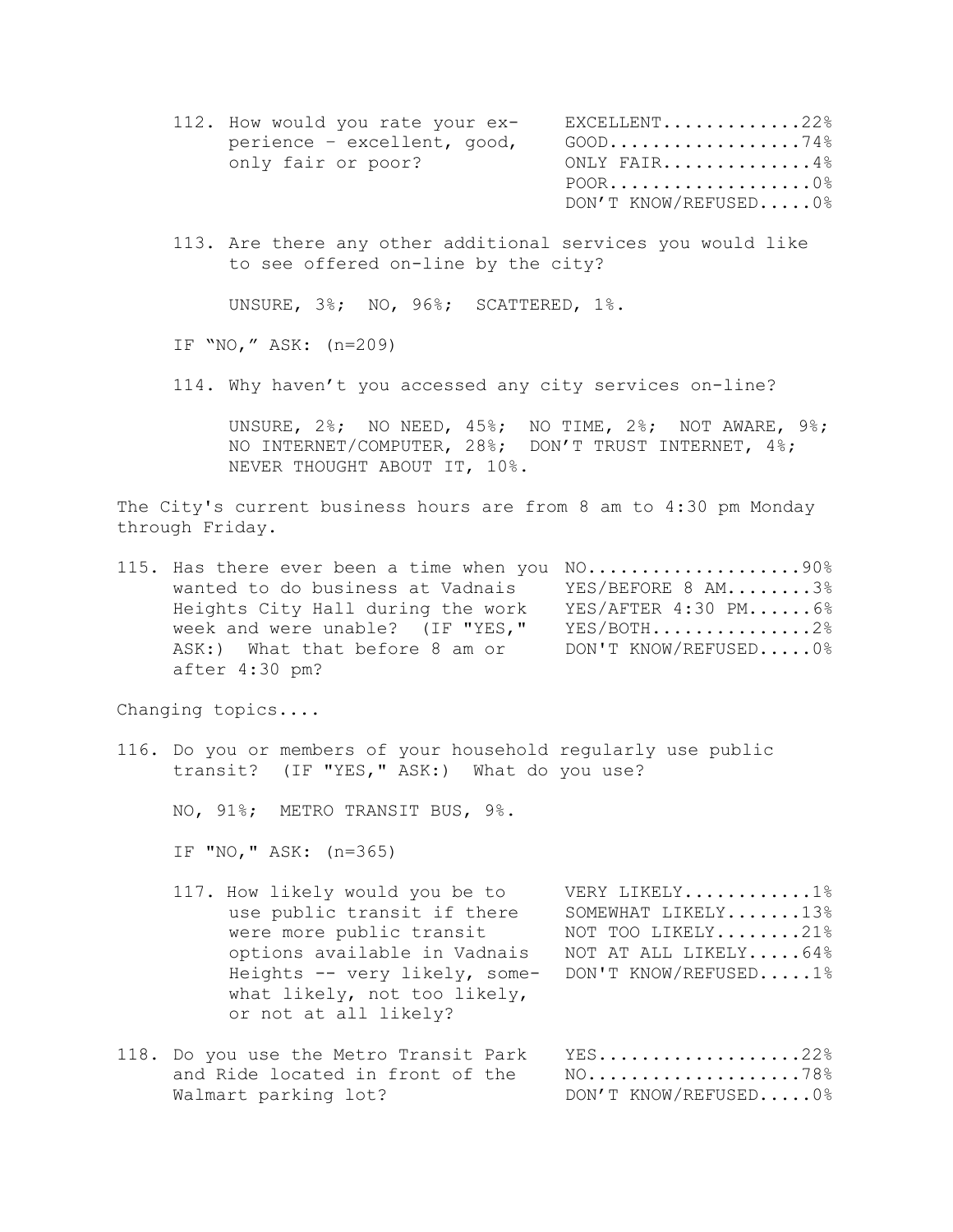IF "NO," ASK: (n=312)

119. Why haven't you used the park and ride?

INCONVENIENT, 14%; NEED CAR, 22%; NO NEED, 22%; NOT AWARE, 2%; PREFER TO DRIVE, 38%; NOT SAFE, 3%.

There are discussions about the development of the Rush Line light rail line that would travel from downtown Saint Paul to the northeast metro area terminating around White Bear Lake.

| 120. Prior to this survey, were you<br>aware of these discussions?                                                                                                 | $YES$ 63%<br>$NO.$ 37%<br>DON'T KNOW/REFUSED1%                  |
|--------------------------------------------------------------------------------------------------------------------------------------------------------------------|-----------------------------------------------------------------|
| 121. How likely would you or members of VERY LIKELY4%<br>your household be to use a light<br>rail service to downtown Saint Paul<br>if there was a stop in Vadnais | SOMEWHAT LIKELY13%<br>NOT TOO LIKELY33%<br>NOT AT ALL LIKELY48% |

Heights –- very likely, somewhat DON'T KNOW/REFUSED.....2% likely, not too likely or not at

IF "VERY LIKELY" OR "SOMEWHAT LIKELY," ASK: (n=69)

122. What would you primarily use the light rail service for?

SHOPPING, 23%; VISIT FAMILY/FRIENDS, 19%; SAVE MONEY ON GAS, 17%; MEDICAL APPOINTMENTS, 3%; SPORTING EVENTS, 20%; THEATER, 10%; WORK, 7%.

Moving on......

all likely?

| 123. During the past two years, have<br>you or other members of your<br>household participated in the<br>Vadnais Heights Heritage Days or<br>Taste of Vadnais celebrations? | YES59%<br>$NO. 41%$<br>DON'T KNOW/REFUSED0% |
|-----------------------------------------------------------------------------------------------------------------------------------------------------------------------------|---------------------------------------------|
| 124. Have you attended an event at the<br>Vadnais Heights Commons?                                                                                                          | YES30%<br>$NO. 70%$<br>DON'T KNOW/REFUSED1% |

IF "YES," ASK: (n=118)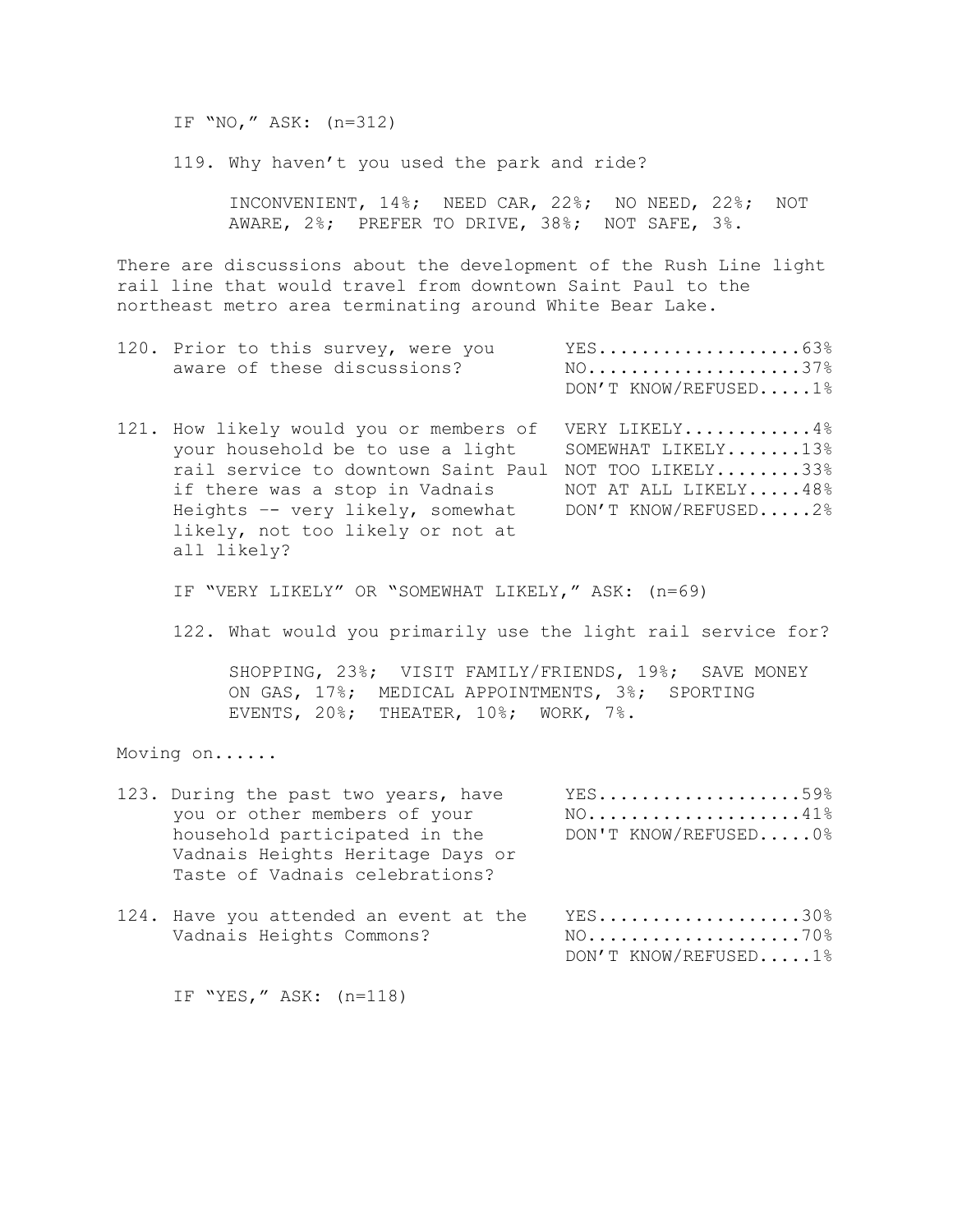125. What type of event did you attend?

BREAKFAST, 22%; HERITAGE DAYS, 25%; TASTE OF VADNAIS, 11%; WEDDING/GRADUATION, 13%; VOTE, 5%; SEMINAR, 2%; FUNDRAISER, 12%; EASTER EVENT, 6%; BINGO, 5%.

| 126. How would you rate your ex- | EXCELLENT53%         |                                                                |
|----------------------------------|----------------------|----------------------------------------------------------------|
| perience - excellent, good,      |                      |                                                                |
| only fair or poor?               | ONLY FAIR3%          |                                                                |
|                                  | $POOR$ 0             |                                                                |
|                                  | DON'T KNOW/REFUSED0% |                                                                |
|                                  |                      | $\texttt{GOOD} \dots \dots \dots \dots \dots \dots \cdot 44\%$ |

IF "ONLY FAIR" OR "POOR," ASK: (n=3)

127. Why did you rate it as (only fair/poor)?

TRAFFIC FLOW, 100%.

Changing topics....

128. How would you rate your current VERY INFORMED.........14% level of information about Vadnais SOMEWHAT INFORMED.....69% Heights City Government and its NOT TOO INFORMED......15% activities -- very informed, some- NOT AT ALL INFORMED....2% what informed, not too informed, DON'T KNOW/REFUSED.....0% or not at all informed?

I would like to read you a list of possible sources of information about the City of Vadnais Heights. For each one, please tell me if you consider it to be a major source of information about the city, a minor source of information, or not a source of information at all for you.

| 129. The City quarterly newsletter --   |  |                                                                                                                                                                     |
|-----------------------------------------|--|---------------------------------------------------------------------------------------------------------------------------------------------------------------------|
| "Vadnais Heights News?"                 |  | 0%                                                                                                                                                                  |
| 130. The weekly "News and Views" column |  |                                                                                                                                                                     |
| in the "Vadnais Heights Press?"         |  | 0 <sup>°</sup>                                                                                                                                                      |
| 131. The quarterly Utility Bulletin?    |  | 0 <sup>°</sup>                                                                                                                                                      |
| 132. The City of Vadnais Heights        |  |                                                                                                                                                                     |
| website?                                |  | 0%                                                                                                                                                                  |
| 133. Articles in the Vadnais Heights    |  |                                                                                                                                                                     |
| Press?                                  |  | 0 <sup>°</sup>                                                                                                                                                      |
| 134. The Star Tribune?                  |  | 0%                                                                                                                                                                  |
| 135. The Saint Paul Pioneer Press?      |  | 0 <sup>°</sup>                                                                                                                                                      |
| 136. City Council Meeting telecasts or  |  |                                                                                                                                                                     |
| city programs on Cable Channel 16?      |  | $1\%$                                                                                                                                                               |
| 137. City's Facebook page?              |  | 0 <sup>°</sup>                                                                                                                                                      |
| 138. City's Twitter account?            |  | $1\%$                                                                                                                                                               |
|                                         |  | MAJ MIN NOT DKR<br>40% 49% 11%<br>46% 37% 17%<br>26% 44% 30%<br>24% 38% 38%<br>35% 44% 22%<br>15% 25% 60%<br>14% 34% 52%<br>10% 25% 65%<br>8% 22% 70%<br>8% 12% 80% |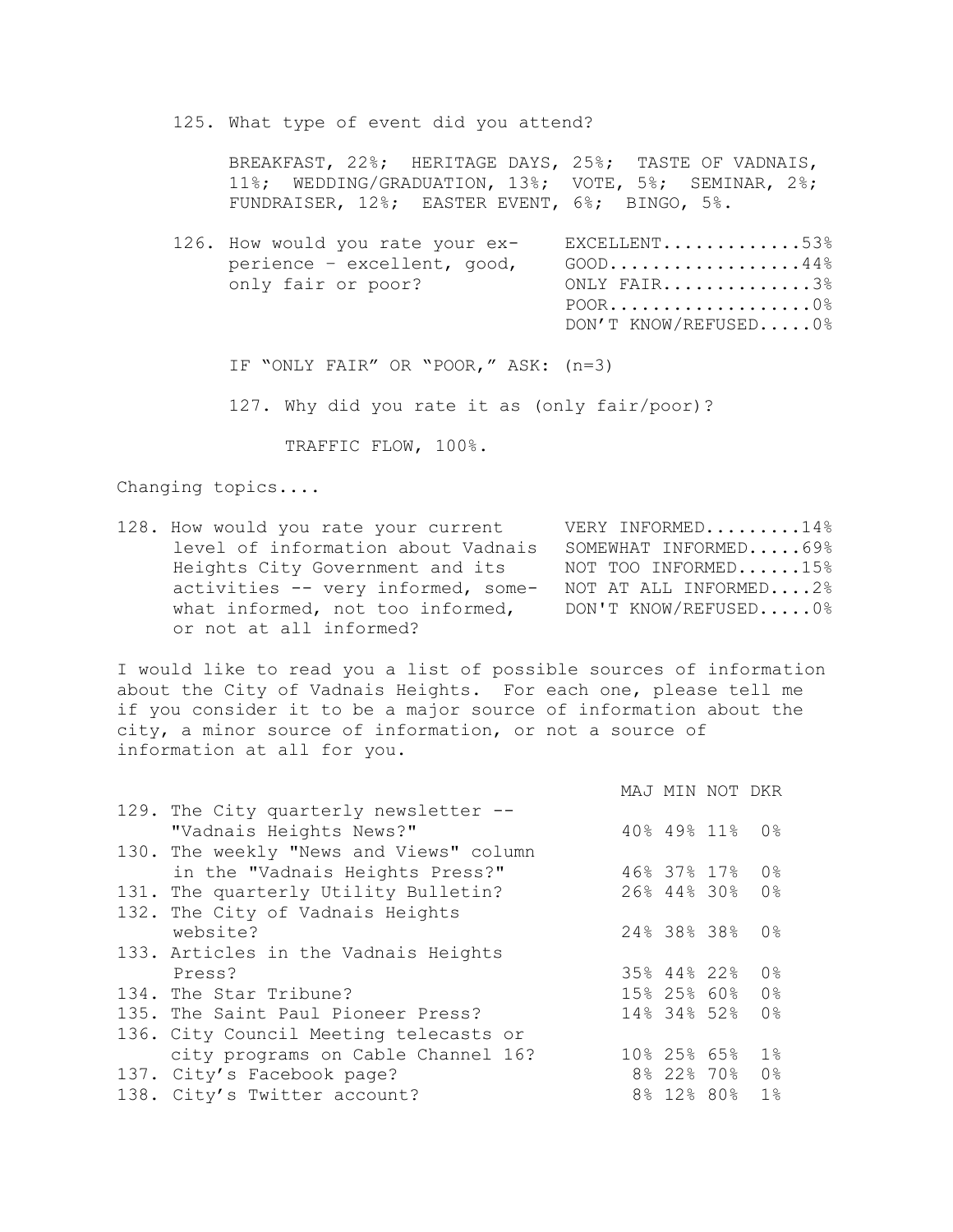139. Are there any other sources of information about the City of Vadnais Heights you use? (IF "YES," ASK:) What would that be? NO 95%; TALKING WITH NEIGHBORS, 2%; ATTENDING MEETINGS, 3%. 140. Does your household currently sub- YES....................79% scribe to cable television? NO ...................21% DON'T KNOW/REFUSED.....0% 141. Do you have access to the Internet HOME ONLY.............31% at home? (WAIT FOR RESPONSE) Do WORK ONLY..............1% you have access to the Internet BOTH..................52% at work? NEITHER...............17% DON'T KNOW/REFUSED.....0%

IF "HOME ONLY," "WORK ONLY," OR "BOTH", ASK: (n=332)

| 142. Have you accessed the City's YES46% |                      |  |
|------------------------------------------|----------------------|--|
| website?                                 | NO54%                |  |
|                                          | DON'T KNOW/REFUSED0% |  |

IF "YES," ASK: (n=153)

143. What information were you looking for?

CODES, 3%; GENERAL INFORMATION/BROWSING, 31%; EVENTS, 4%; JOB LISTING, 2%; SCHOOL INFORMATION, 2%; PARKS AND RECREATION, 23%; COUNCIL MINUTES, 9%; ROAD CONSTRUCTION, 3%; CRIME STATISTICS, 5%; ELECTION INFORMATION, 2%; RECYCLING INFORMATION, 5%; UTILITY BILLING, 5%; SCATTERED, 5%.

- 144. How would you rate the EXCELLENT............28% ease of navigating the GOOD......................65% website -- excellent, ONLY FAIR..............8% good, only fair, or POOR...................0% poor? DON'T KNOW/REFUSED.....0%
- 145. What additional information would you like to see on the City's website?

UNSURE, 9%; NOTHING, 87%; SCATTERED (CITY EVENTS, PARKS AND RECREATION, ROAD CONSTRUCTION, BUDGET DETAILS), 4%.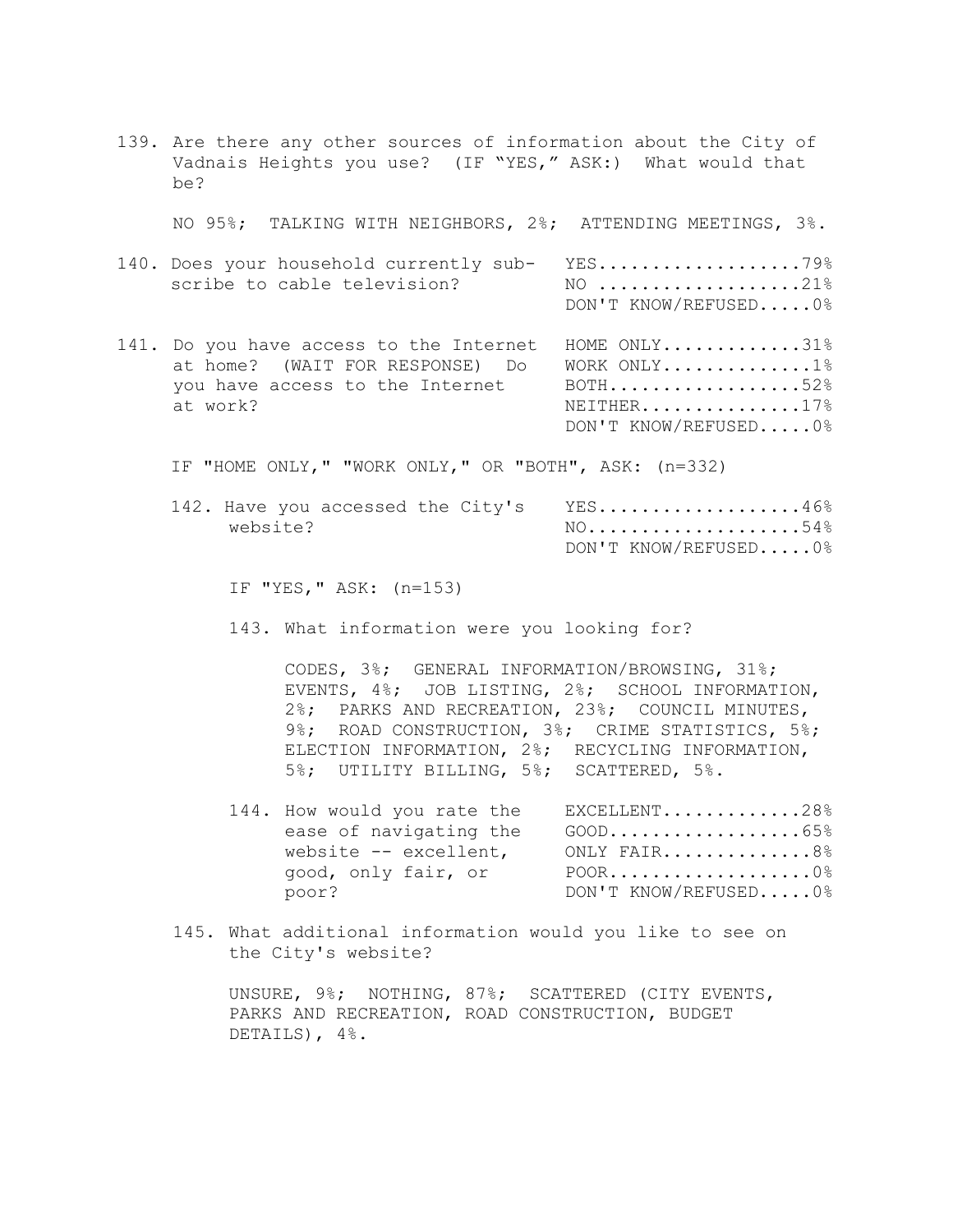|  | 146. Are you aware the City has an<br>e-mail subscription list for<br>residents to receive important YES/NO41%<br>information from the city?<br>(IF "YES," ASK:) Have you<br>signed up for this service? | $NO. 45%$<br>$YES/YES$ 14%<br>DON'T KNOW/REFUSED0%                        |
|--|----------------------------------------------------------------------------------------------------------------------------------------------------------------------------------------------------------|---------------------------------------------------------------------------|
|  | 147. Are you aware the City offers<br>city meetings on demand on<br>the city's website? (IF<br>"YES, " ASK:) Have you viewed<br>a city meeting on the web-<br>site?                                      | NO46%<br>$YES/YES$ 12%<br>$YES/NO$ 42%<br>DON'T KNOW/REFUSED0%            |
|  | 148. How likely would you be to<br>watch a live city council<br>meeting on the city's website<br>- very likely, somewhat likely DON'T KNOW/REFUSED1%<br>or not too likely?                               | VERY LIKELY5%<br>SOMEWHAT LIKELY34%<br>NOT TOO LIKELY60%                  |
|  | 149. Do you usually use a land line or<br>cell phone?                                                                                                                                                    | LANDLINE16%<br>CELL PHONE38%<br>BOTH $(VOL.)$ 46%<br>DON'T KNOW/REFUSED0% |
|  | 150. Do you use text messaging?                                                                                                                                                                          | YES74%<br>NO26%<br>DON'T KNOW/REFUSED0%                                   |
|  | IF "YES," ASK: (n=295)                                                                                                                                                                                   |                                                                           |
|  | 151. Would you sign up to receive<br>text messages about news and<br>important information from the<br>city?                                                                                             | YES26%<br>$NO. 73%$<br>DON'T KNOW/REFUSED1%                               |
|  | 152. Overall, how would you rate the<br>job the City does communicating<br>with residents -- excellent, good,<br>only fair, or poor?                                                                     | EXCELLENT10%<br>$GOOD$ 81%<br>ONLY FAIR8%<br>DON'T KNOW/REFUSED1%         |
|  | Changing topics                                                                                                                                                                                          |                                                                           |
|  | 153. Prior to this survey, were you<br>aware of the Vadnais Heights Area<br>Community Foundation?                                                                                                        | YES55%<br>$NO.$ 45%<br>DON'T KNOW/REFUSED1%                               |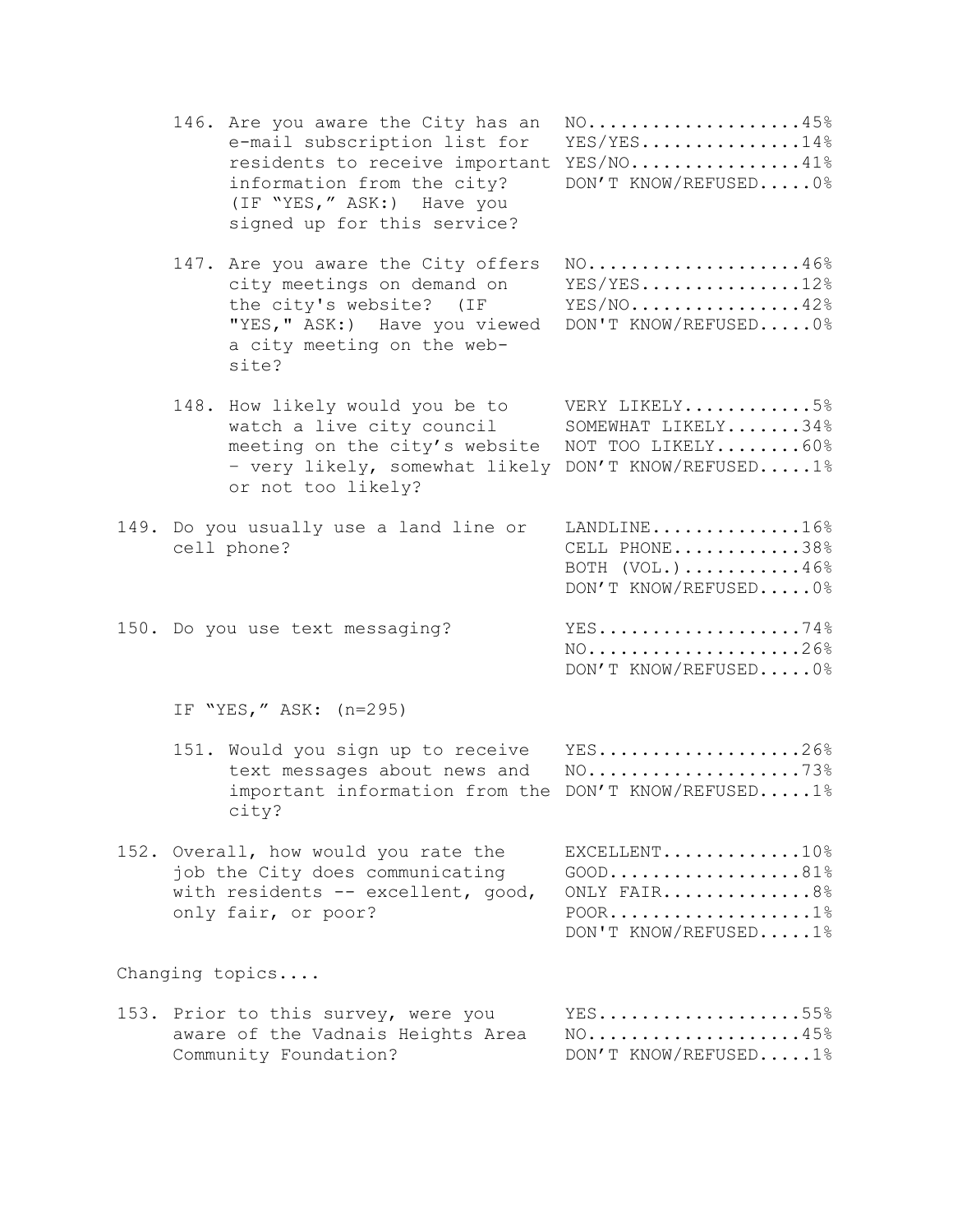As you may know, the Vadnais Heights Area Community Foundation is a local non-profit organization whose mission is to strengthen the community through private giving. The Foundation has supported groups such as Solid Ground; Fund for Teachers; Northeast Youth & Family Services; Merrick, Inc.; Lakeshore Players and Mounds View Community Theatres; Friends of the Ramsey County Libraries; food shelves; and local area schools.

- 154. From the following areas, which one do you consider to be the top priority for future grants from VHACF? (ROTATE AND READ LIST)
- 155. Which would be your second priority? (RE-READ LIST; OMITTING FIRST CHOICE)

TOP SEC

| Education39%13%                         |  |
|-----------------------------------------|--|
| Arts & Culture12%12%                    |  |
| Health and Human Services18%22%         |  |
| Disabilities10%15%                      |  |
| Public Affairs and Society Benefit7%11% |  |
| Science and Technology7%12%             |  |
| Environment and Animals7%15%            |  |
|                                         |  |
| DON'T KNOW/REFUSED1%1%                  |  |

156. Keeping in mind the Vadnais Heights VERY LIKELY...........10% Area Community Foundation will be SOMEWHAT LIKELY.......60% competing with other charities for NOT TOO LIKELY........18% contributions, how likely would you NOT AT ALL LIKELY.....11% be to contribute to the Vadnais DON'T KNOW/REFUSED.....2% Heights Area Community Foundation in the future -– very likely, somewhat likely, not too likely or not at all likely?

Now, just a few more questions for demographic purposes....

Could you please tell me how many people in each of the following age groups live in your household.

| 157. Persons 65 or over? |  | $\text{NONE} \dots \dots \dots \dots \dots \dots 80\%$ |  |
|--------------------------|--|--------------------------------------------------------|--|
|                          |  | ONE11%                                                 |  |
|                          |  | TWO OR MORE9%                                          |  |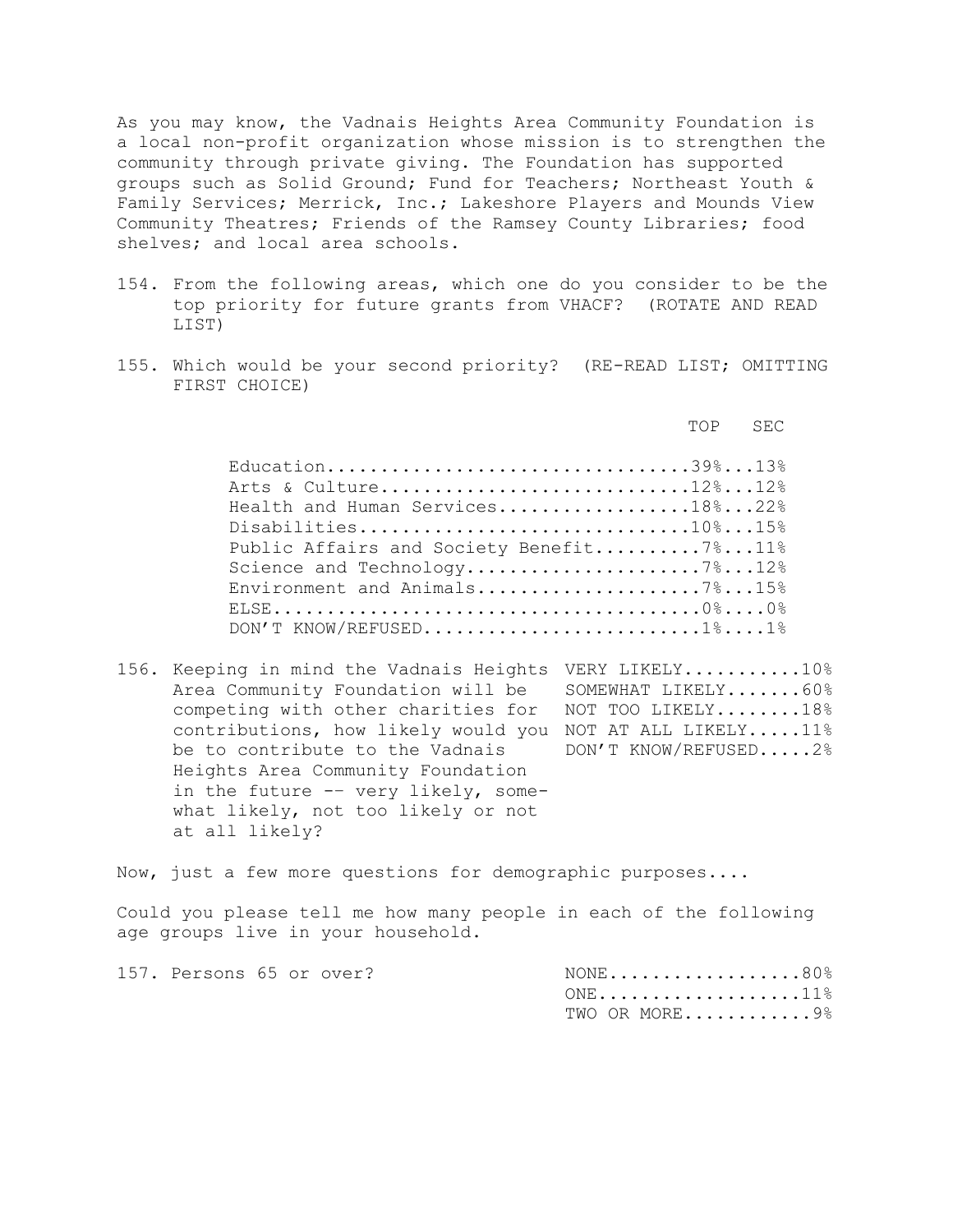| 158. Adults under 65?                           | $\text{NONE} \ldots \ldots \ldots \ldots \ldots 17\%$<br>$ONE \ldots \ldots \ldots \ldots \ldots \ldots \ldots 25\%$<br>$TWO$ 55%<br>THREE OR MORE3% |
|-------------------------------------------------|------------------------------------------------------------------------------------------------------------------------------------------------------|
| 159. School-aged children or pre-<br>schoolers? | $\text{NONE} \ldots \ldots \ldots \ldots \ldots \ldots 64\%$<br>$ONE \ldots \ldots \ldots \ldots \ldots \ldots 19$<br>$TWO$ 14%<br>THREE OR MORE3%   |
| 160. What is your age, please?                  | $18 - 24$ 6%<br>$25 - 34$ 17%<br>$35 - 44$ 21%<br>$45 - 54$ 22%<br>$55 - 64$ 17%<br>65 AND OVER18%                                                   |

161. What is your occupation and, if applicable, the occupation of your spouse or partner?

PROFESSIONAL-TECHNICAL, 28%; OWNER-MANAGER, 11%; CLERICAL-SALES, 16%; BLUE COLLAR, 22%; RETIRED 20%; NOT WORKING, 3%.

IF RESPONDENT STATES AN OCCUPATION FOR HIM/HERSELF, ASK: (n=308)

162. In what city is your job located?

SAINT PAUL, 21%; MINNEAPOLIS, 16%; VADNAIS HEIGHTS, 16%; ROSEVILLE, 3%; WHITE BEAR LAKE, 10%; ANOKA COUNTY, 6%; MAPLEWOOD, 8%; REST OF RAMSEY COUNTY, 5%; REST OF HENNEPIN COUNTY, 4%; REST OF THE METRO AREA, 5%; VARIES, 4%; WASHINGTON COUNTY, 2%.

And, one final question....

| 163. Was your total pre-tax income for<br>last year under or over<br>\$50,000? (IF "UNDER, " ASK) Was it<br>under \$35,000? (IF "OVER," ASK:)<br>Was it over \$75,000? | LESS THAN \$35,00010%<br>$$35,000 - $50,000 \ldots298$<br>$$50,000 - $75,000 \ldots$ 25%<br>OVER \$75,00026%<br>DON'T KNOW0%<br>REFUSED10% |
|------------------------------------------------------------------------------------------------------------------------------------------------------------------------|--------------------------------------------------------------------------------------------------------------------------------------------|
| 164. Gender                                                                                                                                                            | MALE50%<br>$FEMALE$ 50%                                                                                                                    |